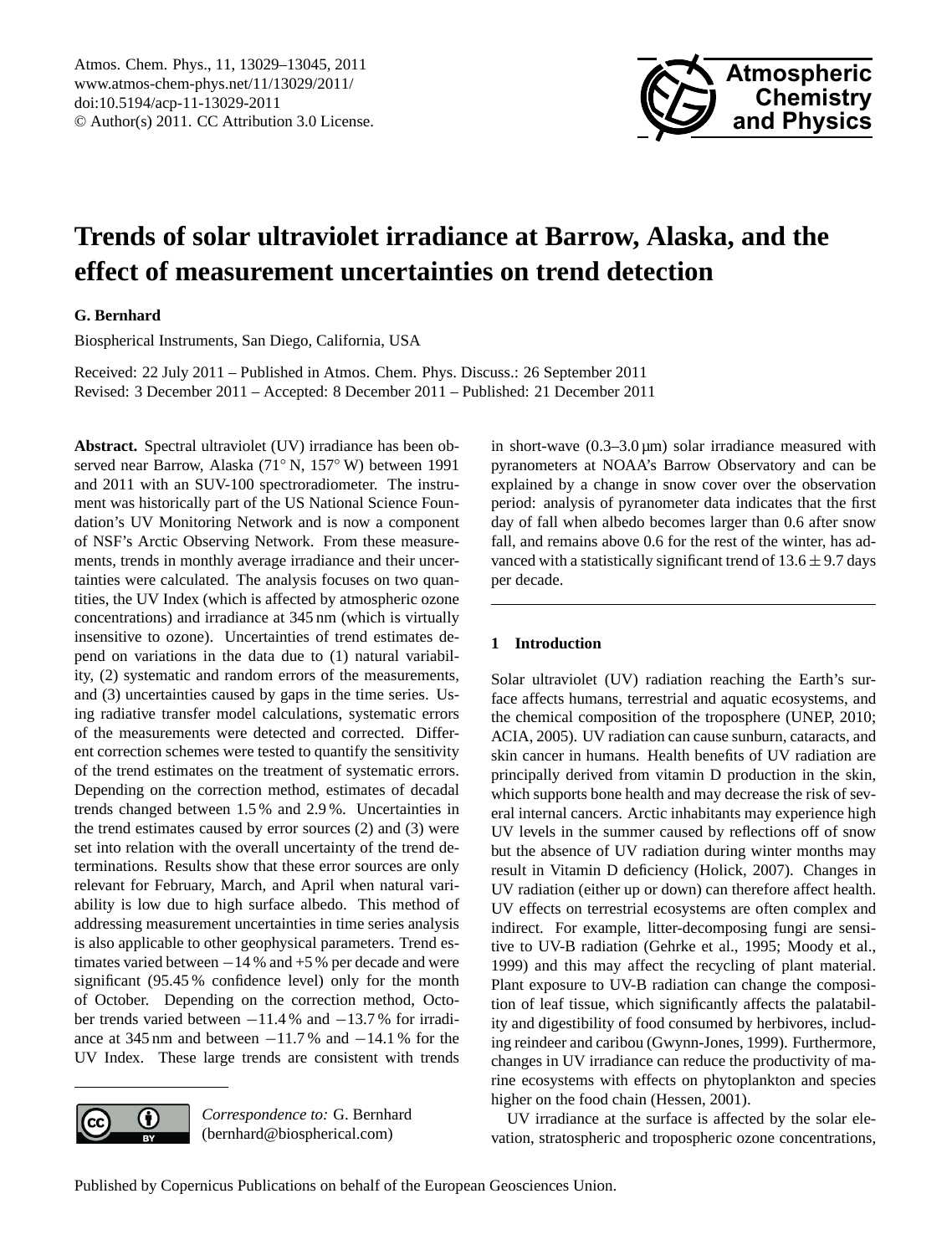clouds, Rayleigh scattering on air molecules, surface albedo (e.g. snow cover, sea ice), aerosols, absorption by trace gases, and the Sun-Earth distance (WMO, 2007). Long-term changes in any of these parameters can lead to trends in UV radiation. For the Arctic, changes in ozone, albedo (snow and ice), and cloud cover are of particular importance.

Predictions of future ozone concentrations in the Arctic stratosphere have a large uncertainty because of their sensitivity to temperature. For example, heterogeneous reactions on the surfaces of polar stratospheric clouds (PSCs) are responsible for large losses in ozone observed in cold Arctic winters (WMO, 2011; Manney et al., 2011). There is a robust linear correlation between the ozone loss and the volume of vortex air with temperatures below  $-78$  °C, the temperature threshold below which PSCs start to form (Rex et al., 2006). Because of the large uncertainty of current Chemistry-Climate Models to predict stratospheric temperatures (for example, many models tend not to capture the low temperatures observed in the Arctic lower stratosphere, WMO, 2011), there is in turn a large uncertainty in the evolution of Arctic spring-time ozone concentrations and surface UV intensities.

The extent of sea ice in the Arctic is currently decreasing rapidly due to climate change (Serreze et al., 2007). Models suggest that ice cover in summer will disappear within the next few decades (Comisco et al., 2008). Reduced surface albedo because of decreases in snow and ice cover will increase the fraction of solar energy absorbed by the Earth's surface. Organisms that were once living below snow and ice will be exposed to increased doses of UV, but organisms living above the surface will receive lower doses of UV due to the reduced reflectivity (UNEP, 2010). Climate models predict increased cloudiness and precipitation at high latitudes (Meehl et al., 2007), which would generally lead to decreases in UV radiation.

Surface UV irradiance can be derived from satellite measurements (e.g. Krotkov et al., 1998, 2001). These data sets have a large uncertainty for high latitudes because of the difficulty in distinguishing between snow and clouds from space (Tanskanen et al., 2007). When snow is misinterpreted as a cloud, the result is reduced below the value calculated for clear sky rather than increased. Particularly at coastal Arctic locations, ground-based measurements are more accurate than satellite observations, also implying that trend estimates are less prone to error.

In principle, trends in UV radiation can either be inferred from direct measurements (either from ground or space) or reconstructed based on proxy data such as total ozone and sun shine duration (e.g. Lindfors et al., 2003). Trends of summertime daily erythemal dose at 12 mid-latitude sites estimated with both methods for the period of 1980–2003 ranged between 2 % and 9 % per decade (WMO, 2011). Weatherhead et al. (1998) calculated that at least 15 yr of measurement are necessary to detect a trend of 5 % per decade in solar UV measurements with confidence. Considering that

only very few UV data records are longer than 20 yr (e.g. Krzycin et al., 2011), the opportunity to derive meaningful trend estimates from direct measurements has arisen only recently.

The first attempt to estimate trends in solar UV irradiance at Barrow was presented by Gurney (1998). The data analysis was based on UV measurements of the years 1991 to 1995. According to this study, spectral irradiance at 305 nm increased by 3 to 10 % per year for all daylit months except June. These trends are much larger than those presented in this paper. It is likely that the large trends calculated by Gurney (1998) were partly a result of the abnormally small total ozone columns in 1992 and 1993, which were caused by high stratospheric aerosol concentrations following the eruption of Mt. Pinatubo in 1991 (WMO, 2003).

The UV radiation climate at Barrow and its influencing factors have been quantified by Bernhard et al. (2007). The authors also performed a preliminary trend analysis of UV-B, UV-A, and visible irradiance based on data of the years 1991–2005. Best estimates of trends varied between −23 % and +11 % per decade depending on data products and month but were generally not statistically significant. This paper extends this earlier analysis to the period 1991–2011.

Maintaining a 20+ yr data record at a low uncertainty level is a demanding task. Challenges include instrument failures, periods with degraded instrument performance, gaps in operational support, and drifts of calibration standards. All these factors affect trend estimates. Particular attention is given in the following analysis to the effect of measurement uncertainties on the detectability of trends. The method can also be applied to other environmental data sets.

The earlier analysis by Bernhard et al. (2007) showed that trend estimates for noontime and daily dose data are almost identical. Daily doses can only be accurately calculated when measurements throughout the day are available. This constraint reduces the number of days available for calculating a monthly average. The trend analysis presented in this paper is based on noontime measurements (22:00 UTC) because the number of noontime observations is generally larger than the number of days when a daily dose is available.

The earlier analysis also demonstrated that trends in UV radiation (and their sign) show large differences from month to month and that annualized trends are difficult to interpret. Trend estimates discussed in this paper are therefore based on monthly average data.

The uncertainty of a trend estimate depends on natural variability, the measurement uncertainty, and data gaps. All three sources of variability will be discussed in this paper. In general, it is not possible to unambiguously attribute an "outlier" in a measured time series to one of three mechanisms. For example, consider the following thought experiment involving three idealized experiments: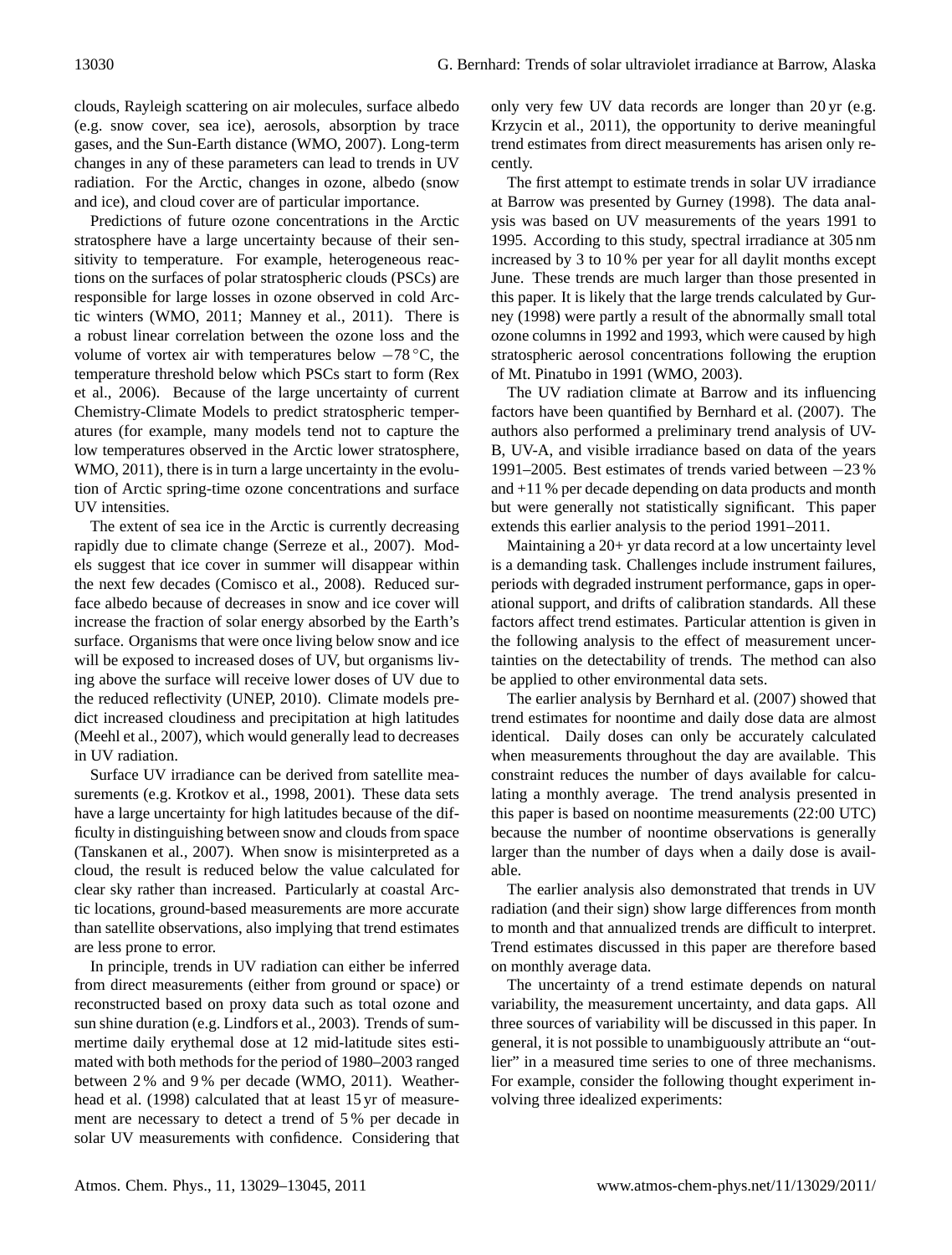- 1. An ideal instrument with zero uncertainty is measuring temperature that is normally distributed about a constant value with a known standard deviation of  $x$ %.
- 2. A real instrument with a relative standard error of  $x$  % is measuring a constant temperature.
- 3. The real instrument of (2) measures the variable temperature of (1).

Experiments (1), (2), and (3) are repeated many times and a trend is estimated for every "run." For Experiments (1) and (2), the mean trend will be zero and the standard deviations (or uncertainties) calculated from the many individual trend estimates will be identical. Variability in measurements – caused either by real fluctuations in temperature (Experiment 1) or by uncertainties in the instrument (Experiment 2) – are therefore indistinguishable. For Experiment (3), the uncertherefore indistinguishable. For Experiment (3), the uncertainty of the trend estimate will be  $\sqrt{2}$  times of that of Experiment (1) (or 2). In most circumstances, a priori knowledge of the instrument's measurement uncertainty does not allow to reduce the uncertainty of the trend estimate for the "realworld" Experiment (3). However, the trend uncertainty of Experiment (3) can be set in perspective to the hypothetical trend uncertainty of Experiment (2). For example, comparing the two uncertainties can help decide whether the uncertainty of the measurement apparatus may seriously affect the ability to detect statistically significant trends in temperature. Comparing the trend uncertainties derived from real-world measurements to that caused by measurement uncertainties will be an important part of this paper.

## **2 Data set**

The trend analysis presented here is based on measurements of global (sun and sky) spectral irradiance performed between January 1991 and April 2011 with a high-resolution SUV-100 spectroradiometer. The instrument was historically part of the US National Science Foundation's UV Monitoring Network and is now a component of NSF's Arctic Observing Network. The instrument is installed into the roof of the Ukpeagvik Iñupiat Corporation building (71°19'29" N,  $156°40'45''$  W, 8 m above sea level), which is located approximately 5.5 km northeast of the village of Barrow, Alaska, approximately 300 m inland from the Chukchi Sea, and 10 km away from Point Barrow, the northernmost point of Alaska. The land south and east of the system is flat tundra, which is snow-covered roughly between October and June (Stone et al., 2002). Annual cycles in sea ice and snow cover cause a large difference of surface albedo between summer and winter. General weather conditions and the radiation climate have been characterized by Maykut and Church (1973). Dutton et al. (2004) found that the annual average frequency of cloud occurrence has increased at Barrow from about 76 % of day time in 1976 to about 82 % in 2001. Over the same period, effective cloud transmission decreased significantly from 0.64 to 0.61. These trends in cloud characteristics led to a downward trend in annual average short-wave  $(0.3-3.0 \,\text{\mu m})$ solar irradiance at the surface (Dutton et al., 2006).

The data set analyzed here has been referred to as "Version 2 data of the National Science Foundation's Ultraviolet Spectral Irradiance Monitoring Network". It has been described in detail by Bernhard et al. (2007). Measurements have been corrected for the instrument's cosine response error. Version 2 data are complemented with results of a radiative transfer model (Mayer and Kylling, 2005), which takes into account solar zenith angle, total ozone, vertical profiles of temperature and ozone, surface pressure,  $NO<sub>2</sub>$  absorption, and effective surface albedo. The model implementation has also been described by Bernhard et al. (2007).

Trends were estimated from two quantities retrieved from the Version 2 spectra: spectral irradiance integrated over the wavelength band of 342.5 to 347.5 nm (hereinafter called "irradiance at 345 nm" or E345), and the UV Index, which is a measure of the effectiveness of UV radiation to cause sunburn in human skin (WMO, 1998; WHO, 2002). The UV Index was calculated by weighting the measured spectra (provided in units of  $[\mu W \text{ cm}^{-2} \text{ nm}^{-1}]$  with the action spectrum for erythema (McKinlay and Diffey, 1987) and multiplying the result by  $0.4 \text{ cm}^2 \mu \text{W}^{-1}$  (WHO, 2002). Trends were estimated on measurements performed at 22:00 UTC, which is the measurement closest in time to local solar noon at Barrow. Measurements at this time are available for the entire period. Monthly averages were calculated from the daily noontime measurements and trend estimates are based on these monthly means, denoted  $\bar{E}(y_i,m)$ , where  $y_i$  is year and m is month ( $m = 1, 2, ..., 12$ ).

#### **3 Trend analysis**

A linear regression model was used to estimate monthly trends and their uncertainty. Using this model, the measured monthly mean irradiance  $\overline{E}(y_i,m)$  can be written as:

$$
\bar{E}(y_i, m) = a(m) + b(m)y_i + \varepsilon(y_i, m),
$$
\n(1)

where  $a(m)$  and  $b(m)$  are the regression constant and slope, respectively, and  $\varepsilon(y_i,m)$  are the residuals. For simplicity, the argument  $m$  is omitted in the following. The values of the parameters  $a$  and  $b$  were calculated by minimizing the merit function  $\sum_{i=1}^{n} (\bar{E}(y_i) - a - by_i)^2$ , where *n* is the number of years considered. The residuals  $\varepsilon(y_i)$  can be written as:

$$
\varepsilon(y_i) = \varepsilon_S(y_i) + \varepsilon_U(y_i) + \varepsilon_G(y_i),\tag{2}
$$

where  $\varepsilon_{\mathcal{S}}(y_i)$  is the component resulting from natural causes such as year-to-year variations in the atmospheric transmission.  $\varepsilon_U(y_i)$  is resulting from the measurement uncertainty, expressed as a "standard uncertainty" (ISO, 1993) and denoted  $u_U(\overline{E}(y_i))$ .  $\varepsilon_G(y_i)$  results from the uncertainty in the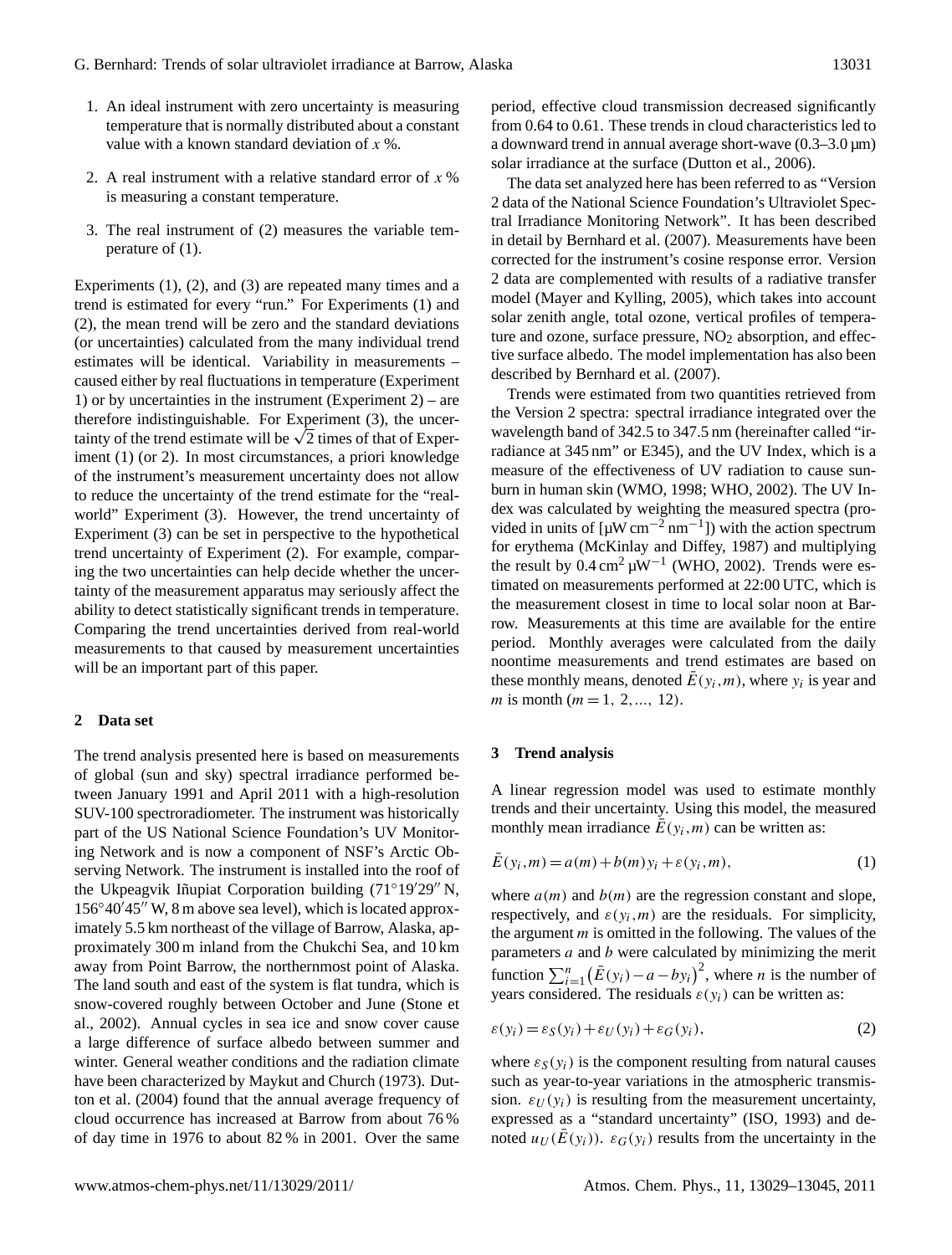calculation of a monthly average if there are gaps in the data series.

The uncertainty of trend estimates is determined by the variance of the measured values  $\overline{E}(y_i)$  and can generally not be reduced by knowing  $u_U(\overline{E}(y_i))$ . For example, let us assume that there is an exact linear relationship between the year and the actual monthly mean irradiance (that is,  $\varepsilon_{S}(y_i) = 0$  for all  $y_i$ ). The values of the two coefficients a and b are determined by linear regression from the measurements  $\overline{E}(y_i)$ , which are affected by the uncertainty  $u_U(\overline{E}(y_i))$ . For this hypothetical case, the uncertainties of the estimated values for  $a$  and  $b$  do generally not depend on whether or not the uncertainty  $u_U(\overline{E}(y_i))$  is known a priori. Exceptions from this rule may apply under certain circumstances. For example, Hicke et al. (2008) used a parametric bootstrap technique and knowledge of  $u_U(\overline{E}(y_i))$  to obtain a confidence interval for b. A more conservative approach is used here: I calculate the uncertainty of b (denoted  $u(b)$ ), from the variability of the measured data; use  $u_U(\overline{E}(y_i))$  to calculate a theoretical uncertainty of b (denoted  $u_U(b)$ ), which results from the hypothetical case that  $\varepsilon_S(y_i)$  and  $\varepsilon_G(y_i)$  are zero for all  $y_i$ ; and finally compare  $u_U(b)$  with  $u(b)$ .

Before a regression is attempted, it is imperative to remove known systematic errors from the daily irradiances that are used to calculate the monthly mean irradiances and systematic errors caused by data gaps. The determination of these errors is also subject to uncertainty. Different methods to correct systematic errors in the measurements have been explored and are discussed in Sect. 3.1. The uncertainty  $u_U(\bar{E}(y_i))$  is quantified in Sect. 3.2. The correction for data gaps and the standard uncertainty of this correction, denoted  $\mu_G(\bar{E}(y_i))$ , are described in Sect. 3.3. The different correction schemes result in several different data sets for  $\bar{E}(y_i)$ . Regressions were performed on all data sets to test the sensitivity of the derived trends on the choice of the correction method.

Data of all months were tested for autocorrelation using the Durbin-Watson Test (Draper and Smith, 1998). No autocorrelation was found between measurements of consecutive years. "d"-values of the Durbin-Watson statistics for the different months range between 1.34 and 2.50. The median is 2.0, i.e. the ideal value for a data set that is not autocorrelated. Autocorrelation was therefore not considered when calculating the uncertainties of regression slopes.

The uncertainty of the regression slope  $u(b)$  is calculated based on the propagation-of-error principle for uncorrelated variables (e.g. Press et al., 1986):

$$
u(b) = \left[\sum_{i=1}^{n} \left[u(\bar{E}(y_i))\right]^2 \left(\frac{\partial b}{\partial \bar{E}(y_i)}\right)^2\right]^{0.5}.
$$
 (3)

The partial derivative  $\partial b / \partial \bar{E}(y_i)$  expresses the sensitivity of the regression slope  $b$  to a change in the measured value  $\overline{E}(y_i)$ . The uncertainty  $u(\overline{E}(y_i))$  is assumed to be independent of i and calculated as the sample standard deviation of the residuals for two degrees of freedom:

$$
u(\bar{E}(y_i)) \equiv u(\bar{E}) = \sqrt{(n-2)^{-1} \sum_{i=1}^{n} [\varepsilon(y_i)]^2}.
$$
 (4)

To calculate the hypothetical uncertainty  $u_U(b)$  of a regression slope resulting from measurement uncertainties, the term  $u(\bar{\bar{E}}(y_i))$  in Eq. (3) has to be replaced by  $u_U(\bar{E}(y_i))$ :

$$
u_U(b) = \left[\sum_{i=1}^n \left[u_U(\bar{E}(y_i))\right]^2 \left(\frac{\partial b}{\partial \bar{E}(y_i)}\right)^2\right]^{0.5}.
$$
 (5)

Similarly, the standard uncertainty of  $\overline{E}(y_i)$  related to data gaps is denoted  $u_G(\bar{E}(y_i))$ , and the hypothetical uncertainty of the regression slope resulting from  $u_G(\bar{E}(y_i))$  is denoted  $u_G(b)$ . To calculate  $u_G(b)$ , the term  $u(\overline{\overline{E}}(y_i))$  in Eq. (3) has to be replaced by  $u_G(\overline{E}(y_i))$ :

$$
u_G(b) = \left[\sum_{i=1}^n \left[u_G(\bar{E}(y_i))\right]^2 \left(\frac{\partial b}{\partial \bar{E}(y_i)}\right)^2\right]^{0.5}.
$$
 (6)

Trends are calculated at a confidence level of 95.45 %. (I chose a level of 95.45 % rather than the level of 95.0 % that is often used because 95.45 % is the percentage of values within  $\pm 2\sigma$  of a normal distribution.)

Percentual decadal trends T were calculated relative to the year 2000:  $T[\%] = 1000 \times b/(a + 2000 \times b)$ . The uncertainty of the trend, denoted  $u(T)$ , is  $u(T)[%] = 1000 \times u(b) \times t(n 2,0.9545/2)/(a+2000\times b)$ , where  $t (n-2,0.9545/2)$  is the value of Student's t-distribution for  $n$  samples and a confidence level of 95.45 %. Trend uncertainties associated with the uncertainties  $u_U(b)$  and  $u_G(b)$  were calculated similarly and are denoted  $u_U(T)$  and  $u_G(T)$ .

Using Student's t-test for determining the significance of trends is only appropriate if residuals  $\varepsilon(y_i)$  are normally distributed. Normality was tested with the Anderson-Darling test (Stephens, 1974). The test's  $A^2$ -statistic was smaller than 0.7 for all months, both for E345 and UV Index data. This suggests that the null-hypothesis that data are normally distributed cannot be rejected ( $p < 0.05$ ). The t-test is therefore suitable.

The propagation-of-error principle suggests that

$$
(u(T))^{2} = (u_S(T))^{2} + (u_U(T))^{2} + (u_G(T))^{2},
$$
\n(7)

where  $u_S(T)$  is the uncertainty in the trend estimate resulting from natural variability alone. This quantity indicates the uncertainty of the trend that could be expected from measurements of an ideal instrument. Real trends must be outside the range of  $T \pm u_S(T)$  such that they can be detected with an ideal instrument with confidence. The uncertainty of  $u<sub>S</sub>(T)$  is therefore a principle limit for trend detection given by natural variability.

The ratios of  $R_U(T) \equiv (u_U(T))^2 / (u(T))^2$  and  $R_G(T) \equiv$  $(u_G(T))^2/(u(T))^2$  were also calculated to judge the contribution of the measurement and gap variances to the overall trend variance  $(u(T))^2$ .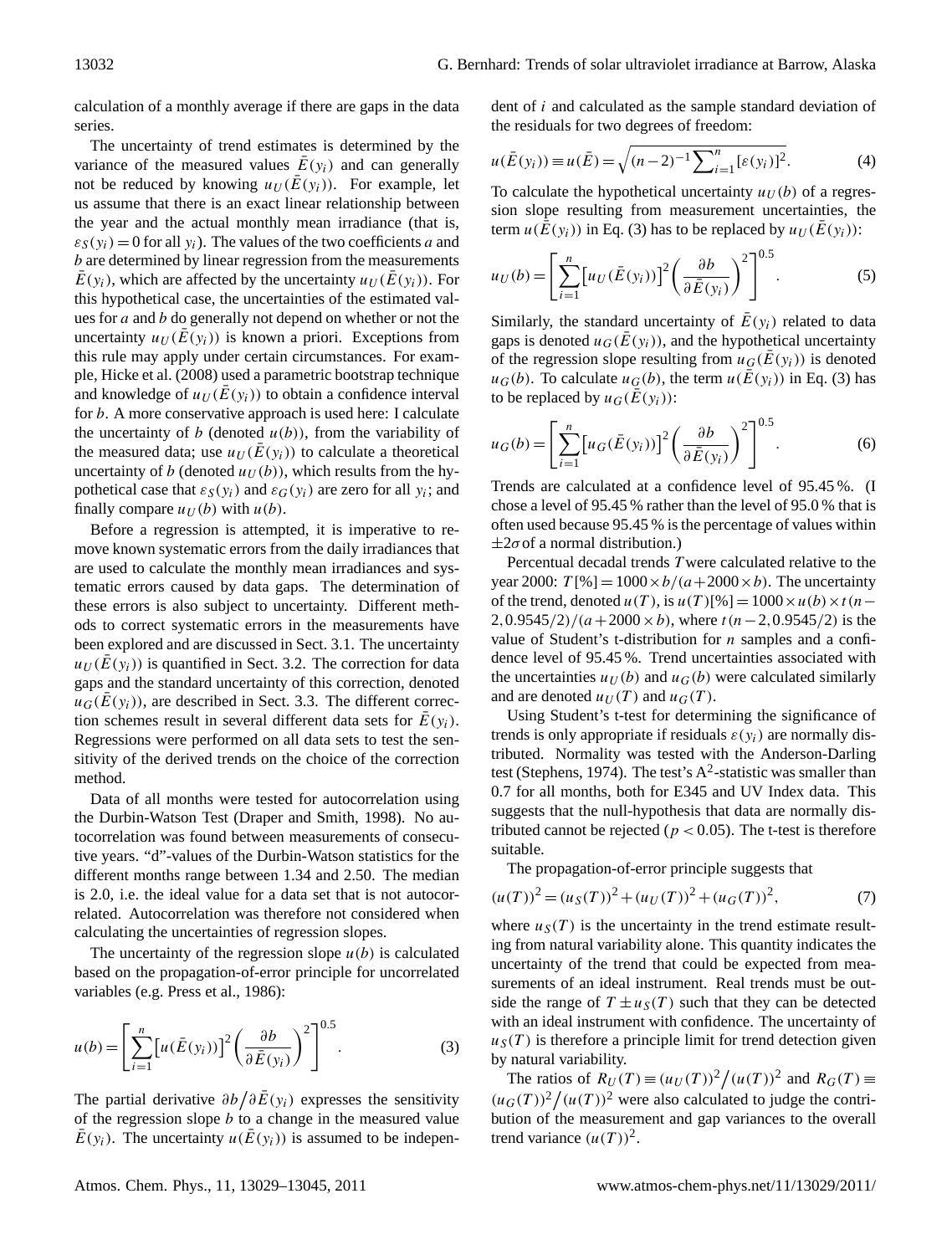#### **3.1 Detection and correction of systematic errors**

Comparing measured UV spectra with spectra calculated with a radiative transfer model is a useful method to assess the quality of the measurements and to detect significant errors in measurements that may change over time (Bernhard et al., 2004, 2008). The method is most accurate for periods when the state of the atmosphere and the surface albedo are well defined. At Barrow, these conditions are usually met during clear-sky periods in the summer when aerosol concentrations are small and the surface is free of snow. For example, the surface albedo of tundra during the snow-free months of June through September can be assumed to be constant at about 5 % in the UV (Blumthaler and Ambach, 1988). Assuming that there are no trends in unknown atmospheric absorbers, the ratio of the measured and modeled spectral irradiance during cloud-free period in the summer should be similar for every year, and variations of this ratio over time may indicate a drift in the measurements. (There may still be a systematic bias between measurement and model due to invariant systematic errors in either the measurements or the calculations. However, such a bias would not affect longterm trend estimates.)

Model spectra that are part of the Version 2 data set use effective surface albedo (Lenoble et al., 2004) and total ozone column as input parameters. Both parameters are calculated from the measurements (Bernhard et al., 2004). Version 2 data are therefore not independent from model results. The ratio of measurement and model is therefore a less-useful quality control tool for months when the ground is covered by snow or at wavelengths that are affected by ozone absorption. Fortunately many systematic errors, such as the drift in the output of calibration lamps, have only a modest wavelength dependence. Temporal variations in the ratio of measurement and model at 345 nm, where ozone absorption is negligible, are therefore also good indicators for instrument drifts below 340 nm where ozone absorption is important.

The analysis is based on spectra measured at solar zenith angles (SZA) smaller than 80◦ . The limitation has two reasons. First, measurements and model calculations are more challenging at large SZAs and the value of using model calculations as a quality control tool is reduced at large SZAs. Second, trend estimates presented in this paper are based on noontime measurements when the SZA is smaller than 80<sup>°</sup> (with the exception of data measured before 26-February or after 15-October when SZA is larger than 80◦ ). Some Version 2 spectra are flagged for inferior quality. These measurements were also excluded from the data analysis.

In theory, the consistency of measurements over time could also be tested by comparing clear-sky irradiances measured at the same SZA during different years. In practice, this method is problematic as clear-sky conditions occur in different periods every year.

The method of using model spectra to quality-control measurements is similar to that presented by Bernhard et al. (2007). Only a summary of the implementation is provided here. First, clear-sky periods are determined based on temporal variability using the method by Bernhard et al. (2008). Spectra measured under stable overcast conditions that passed this criterion were identified and removed. Second, spectra measured during these periods for SZA < 80◦ are ratioed to the associated "clear-sky" model spectra of the Version 2 data set. In the third step of the analysis, the medians of these "ratio spectra" are calculated on a wavelength-by-wavelength basis from all ratio spectra within preset sample intervals. These sample intervals include entire years (e.g. 1991, 1992, ..., 2011), months (e.g. January 1991, February 1991, ..., April 2011), and lowalbedo summer periods (e.g. 1 July–30 September 1991, 1 July–30 September 1992, . . . , 1 July–30 September 2010). Lastly, these "median-ratio-spectra" are averaged over the wavelength range 340–350 nm. The resulting "q-ratios" are denoted  $q_{\text{annual}}(y)$ ,  $q_{\text{monthly}}(y,m)$ , and  $q_{\text{summer}}(y)$ , respectively, where y is year  $(y = 1991, 1992, ..., 2011)$  and m is month  $(m = 1, 2, ..., 12)$ . The three quantities are shown in Fig. 1. The q-ratios vary between 0.79 and 1.08 with the majority of values being between 0.94 and 1.02. The medians of the q-ratios are 0.970, 0.973, and 0.963, respectively, and are denoted  $\bar{q}_{annual}$ ,  $\bar{q}_{monthly}$ , and  $\bar{q}_{summer}$ .

The expanded uncertainty of measurements of Version 2 UV data is 6.0 % (Sect. 3.2). To contrast this value with the variation of the q-ratios, Fig. 1 also includes lines at  $1 \pm 0.060$  (yellow lines) and  $\bar{q}_{\text{monthly}} \pm 0.060$  (orange lines). Most q-ratios fall within the two limits but some are outside. The possible reasons leading to these outliers are discussed in Appendix A.

 $q_{\text{summer}}(y)$  tends to be larger between 1992 and 2001 compared to 2002–2010. This step change may be explained by the modification of the instrument's cosine collector at the beginning of 2001 (Bernhard et al., 2007). The differences in the angular response of the old and new collector were address by the cosine-error correction, but may not have been removed completely. Results presented in Sect. 4 indicate that the step change has a noticeable effect on trend estimates.

Data were corrected by scaling measurements using the results of the measurement-to-model comparison. For example, in order to utilize the  $q_{\text{annual}}(y)$  values for the correction, all measurements performed in year y were multiplied with the correction factor  $C_{\text{annual}}(y) \equiv \bar{q}_{\text{annual}}/q_{\text{annual}}(y)$ . Likewise, the values of  $q_{\text{summer}}(y)$  and  $q_{\text{monthly}}(y,m)$ were used by multiplying the noontime measurements with  $C_{\text{summer}}(y) \equiv \bar{q}_{\text{summer}}/q_{\text{summer}}(y)$  and  $C_{\text{monthly}}(y,m) \equiv$  $\bar{q}_{\text{monthly}}/q_{\text{monthly}}(y,m)$ , respectively. If q-ratios for a certain month were not available (for example because the number of clear-sky days was not sufficient), the correction factor was set to 1. For reasons explained above,  $C_{\text{summer}}(y)$  should be the most accurate correction factor, however, the factor may not be the most appropriate for years when the systematic errors changed between spring and summer.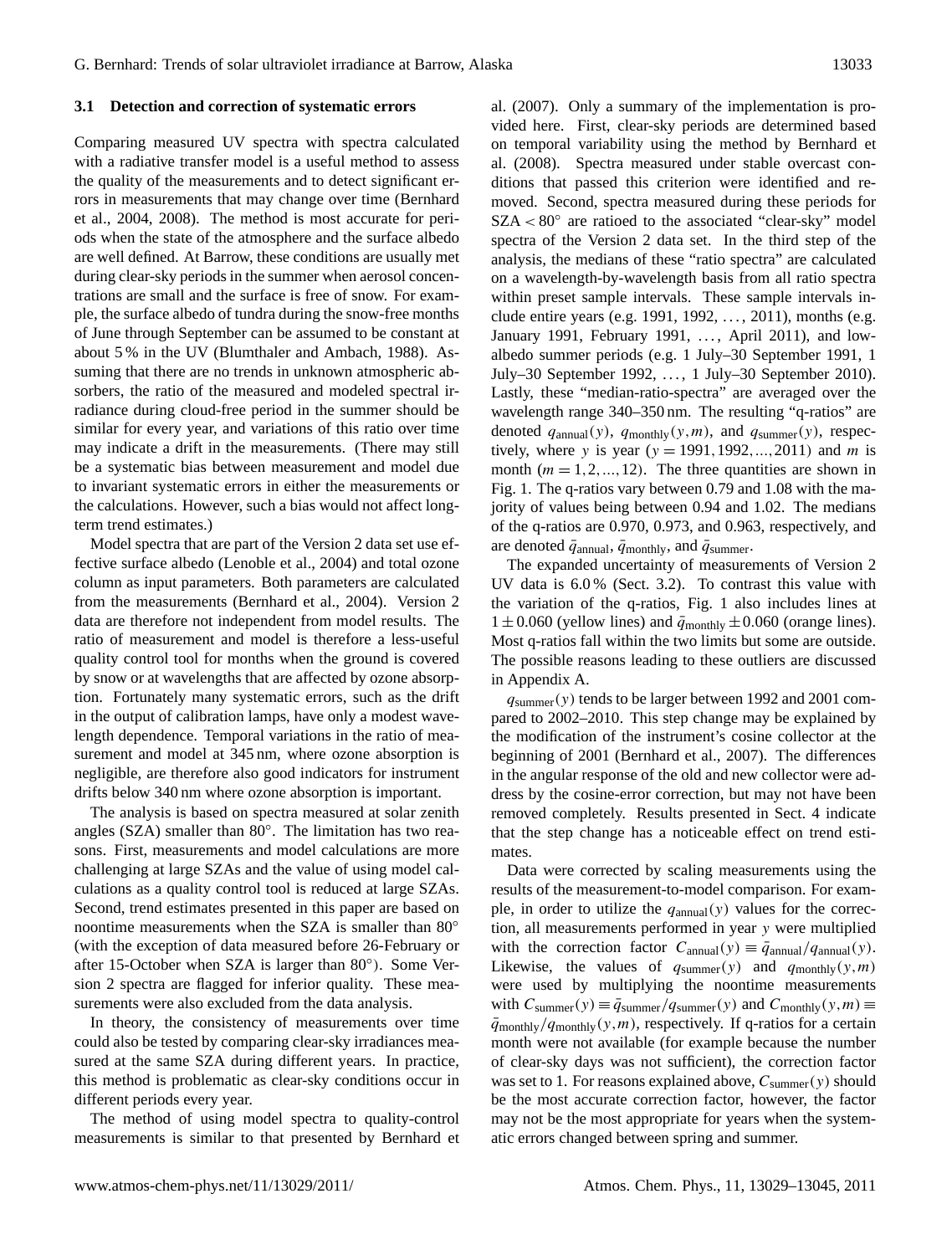

**Fig. 1.** Ratios between measurement and model at 345 nm for different averaging intervals ("q-ratios"). Open blue symbols: monthly q-ratios  $(q_{\text{monthlv}}(y,m))$ ; solid blue symbols: subset of  $q$ <sub>monthly</sub>(y,*m*) where the median was calculated from at least 10 spectra; pink solid symbol connected by lines:  $q_{\text{annual}}(y)$ ; green solid symbol connected by lines:  $q_{\text{summer}}(y)$ . Outliers are indicated by red circles and discussed in Appendix A.  $q_{\text{monthly}}(y,m)$  used for the correction are indicated by a cyan border. Values of  $q_{\text{summer}}(y)$ not used for the correction have a black core. Broken lines drawn in yellow (orange) indicate 1.0 ( $\bar{q}_{\text{monthly}}$ ). Solid lines drawn in yellow (orange) indicate the range of  $1\pm 0.060$  ( $\bar{q}_{\text{monthlv}} \pm 0.060$ ).

### **3.2 Measurement uncertainty**

The uncertainty of spectra measured with the SUV-100 spectroradiometer at Barrow has been discussed by Bernhard et al. (2007). For a SZA of 45°, the expanded relative uncertainty (coverage factor  $k = 2$ , equal to a confidence interval of 95.45 %) of erythemal irradiance varies between 5.8 % and 6.2 % and depends only little on year. The corresponding range for  $SZA = 80^\circ$  is 5.8–8.8%. Uncertainties are dominated by "type B" uncertainties (ISO, 1993), which do not change with averaging. Based on these considerations, the relative standard uncertainty  $u_U(\bar{E}_i)/\bar{E}_i$  of the monthly means was set to 3 % for all years and months.

#### **3.3 Correction for gaps in data set**

The monthly mean irradiances  $\bar{E}_i$  were calculated by averaging all available noontime measurements of a given month. If a measurement of a single day was missing, but measurements of the previous and subsequent days were available, the value for the missing day was calculated as average of the measurements of the two adjacent days. No uncertainty was attributed to this procedure. Months with more than 10 missing days were not used for the trend analysis (Table 1). There will be a bias in the monthly average if periods with missing days are not equally distributed. For example, solar radiation tends to increase during months in the spring because the noontime SZA decreases. If measurements are missing at the beginning of a month, the monthly average will be biased high. To correct for this effect, for every day of the year, the average was calculated from measurements of all years, resulting in a climatological "mean cycle" of UV radiation at Barrow. In a second step, two averages were calculated from this mean cycle, one that uses all values of a given month, denoted  $A(m)$ , and one (denoted  $A^*(y,m)$ ) that is based only on those days of this mean cycle that are available in the data set for year  $y$  and month  $m$  that needs adjustment. Monthly averages are corrected by multiplication with the "gap correction factor"  $C_G(y,m) \equiv A(m)/A^*(y,m)$ . For example, suppose the monthly mean of March 2001 is to be corrected. In this month, measurements of the first five days are missing. First, the average of all available noontime measurements of this month is calculated, resulting in the "uncorrected monthly average" for March 2001, denoted  $\bar{E}_u$ (2001, 3). Second, the mean cycle is averaged over March (days 60 to 90), resulting in  $A(3)$ . Third, the mean cycle is averaged over days 65 to 90 (i.e. the first five days of March are omitted), resulting in A<sup>∗</sup> (2001,3). Lastly, the "corrected monthly average" for March 2001 ( $\overline{E}_c(2001,3)$ ), is determined:

$$
\begin{aligned} \bar{E}_c(2001,3) &= \bar{E}_u(2001,3) \frac{A(3)}{A^*(2001,3)} \\ &= \bar{E}_u(2001,3) C_G(2001,3). \end{aligned} \tag{8}
$$

The correction mostly takes into account climatological variations in SZA and ozone (e.g. the mean Dobson-Brewer circulation), which repeat every year. Variations in total ozone occurring during the periods of data gaps are not taken into account. The relative standard uncertainty associated with this correction,  $u_{G,\text{rel}}(y,m)$ , is calculated as

$$
u_{G,\text{rel}}(y,m) = \frac{1}{\sqrt{3}} |C_G(y,m) - 1|.
$$
 (9)

The calculation of  $u_G(y,m)$  is based on the assumption that the probability distribution function of  $\bar{E}_c(y,m)$  is rectangular; that is, the probability that the true value of the monthly average,  $\overline{\hat{E}_t}(y,m)$ , lies within the interval  $[\bar{E}_c(y,m)/C_G(y,m), \bar{E}_c(y,m) \times C_G(y,m)]$  is constant and is zero outside this interval (ISO, 1993). This is a conservative estimate of the uncertainty.

#### **4 Results**

Trends in monthly mean noontime UV radiation  $\bar{E}(y_i)$  were determined for E345 and the UV Index. Four different data sets were considered for each quantity based on different corrections for systematic errors. These are: no correction (Method 1); and corrections using the correction factors  $C_{annual}$  (Method 2),  $C_{summer}$  (Method 3), and  $C_{monthlv}$ (Method 4). The "gap correction" (Sect. 3.3) was applied to all data sets.

Figure 2 shows the result of the time series analysis for the monthly mean noontime irradiance at 345 nm. Data have been corrected with Method 4. The figure is divided into nine panels for the months of February through October. Each panel indicates the monthly means  $E(y_i)$ , the measurement uncertainty  $u_U(\overline{E}(y_i))$ , the trend estimate T (expressed in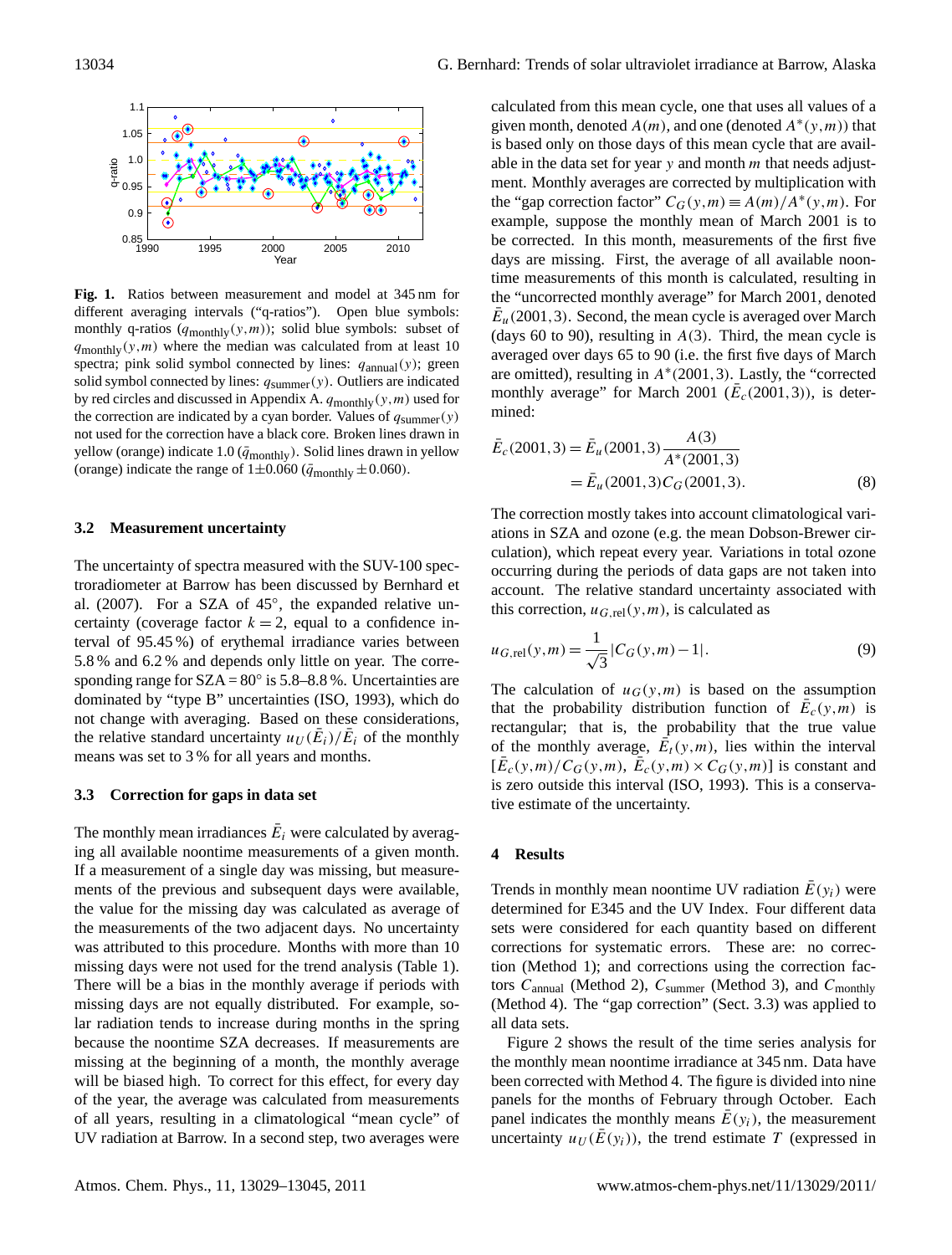| Table 1. Number of days used for the calculation of the monthly average. Months with more than 10 missing days were not used in the trend |  |  |
|-------------------------------------------------------------------------------------------------------------------------------------------|--|--|
| analysis and are shown in parentheses.                                                                                                    |  |  |

| Year | Feb  | Mar  | Apr  | May  | Jun  | Jul  | Aug | Sep  | Oct |
|------|------|------|------|------|------|------|-----|------|-----|
| 1991 | 26   | 27   | 30   | 26   | (19) | 30   | 31  | 30   | 31  |
| 1992 | 29   | 31   | 30   | 27   | 30   | 29   | 29  | 30   | 31  |
| 1993 | 21   | 31   | 30   | 31   | 30   | 31   | 31  | 30   | 31  |
| 1994 | (14) | 31   | 28   | 31   | 25   | 27   | 27  | 26   | 24  |
| 1995 | 18   | 30   | 30   | 27   | 30   | 21   | 31  | 28   | 22  |
| 1996 | 29   | 27   | 25   | 26   | 22   | 26   | 31  | 30   | 31  |
| 1997 | 28   | 31   | 30   | 31   | 30   | 31   | 31  | 30   | 25  |
| 1998 | 28   | 31   | 30   | (17) | 25   | 31   | 21  | 30   | 31  |
| 1999 | 28   | 31   | 30   | 31   | 30   | 31   | 31  | 30   | 31  |
| 2000 | 29   | 31   | 30   | 27   | 30   | 31   | 31  | 30   | 31  |
| 2001 | 18   | 31   | 30   | 27   | 30   | 31   | 31  | 30   | 25  |
| 2002 | 28   | 31   | 30   | 31   | 30   | 31   | 31  | 30   | 31  |
| 2003 | 28   | 31   | 30   | 31   | 30   | 23   | 31  | 30   | 31  |
| 2004 | 29   | 24   | 30   | 28   | 30   | 31   | 23  | (8)  | 31  |
| 2005 | 25   | (20) | 26   | (12) | 24   | 31   | 31  | 28   | 31  |
| 2006 | 28   | (15) | (15) | 29   | 30   | 31   | 31  | 23   | 31  |
| 2007 | 25   | 27   | 30   | 31   | 30   | 25   | 22  | (18) | 31  |
| 2008 | 26   | 31   | 30   | 25   | 30   | 31   | 29  | 30   | 31  |
| 2009 | 28   | 29   | 30   | 31   | 28   | (12) | (0) | (0)  | (0) |
| 2010 | (0)  | (12) | (10) | (20) | (8)  | 31   | 31  | 30   | 31  |
| 2011 | 22   | 26   | 30   | (1)  | (0)  | (0)  | (0) | (0)  | (0) |
|      |      |      |      |      |      |      |     |      |     |

percent per decade), the uncertainty of the trend  $u(T)$ , the correlation coefficient  $(R^2)$ , the uncertainty of the trend that can be explained with the measurement uncertainty  $u_U(T)$ , and the trend uncertainty caused by gaps  $u_G(T)$ . The hyperbolic confidence bands associated with each of the three uncertainties are also indicated and were calculated according to Draper and Smith (1998).

The following can be concluded from the results presented in Fig. 2:

- **–** Trend estimates range between −14 % (October) and +3 % (May) per decade.
- **–** The trend uncertainty ranges between 3 % (February and April) and 13 % (September). The uncertainty is much smaller in the spring than in the fall. This can be explained with the smaller natural variability in the spring when the albedo is large and variability due to cloud attenuation is greatly reduced (Ricchiazzi et al., 1995; Nichol et al., 2003).
- **–** Trends are not significant at the 95.45 % confidence level for any month, except for October, where the trend is  $-14 \pm 12$  % per decade.
- $u_U(T)$  is 3% for all months. Because of the small natural variability in spring,  $u_U(T)$  has a much larger effect on the detectability of trends during the first part of the

year compared to fall, when the natural variability outweighs the effect of the measurement uncertainty.

 $- u_G(T)$  ranges between 0% and 3%, and is an important factor for the detectability of trends only for the month of February.

Trend calculations were repeated using the data sets corrected with Methods 1, 2 and 3, to quantify the sensitivity of the trend estimates on the treatment of systematic errors. Results of the trend estimates  $T$  and the associated uncertainty  $u(T)$  are shown in Fig. 3. Results of Methods 1, 2, and 4 are generally very similar, but trends determined by Method 3 are 1.7 % larger on average. This is caused by the step-change of  $C_{\text{summer}}(y)$ , with lower values for the years 1992–2001 than for the 2002–2010 period.

Figure 4 is similar to Fig. 2, but shows the result of the time series analysis for the UV Index. The following can be concluded from the results presented in Fig. 4:

- **–** Trend estimates range between −14 % (October) and +5 % (August) per decade.
- **–** The trend uncertainty ranges between 4 % (February) and 13 % (September), is smaller in the spring than in the fall, but tends to be larger than the trend uncertainty calculated for irradiance at 345 nm.
- **–** Only the trend for October is significant; it is  $-14 \pm 13$  % per decade.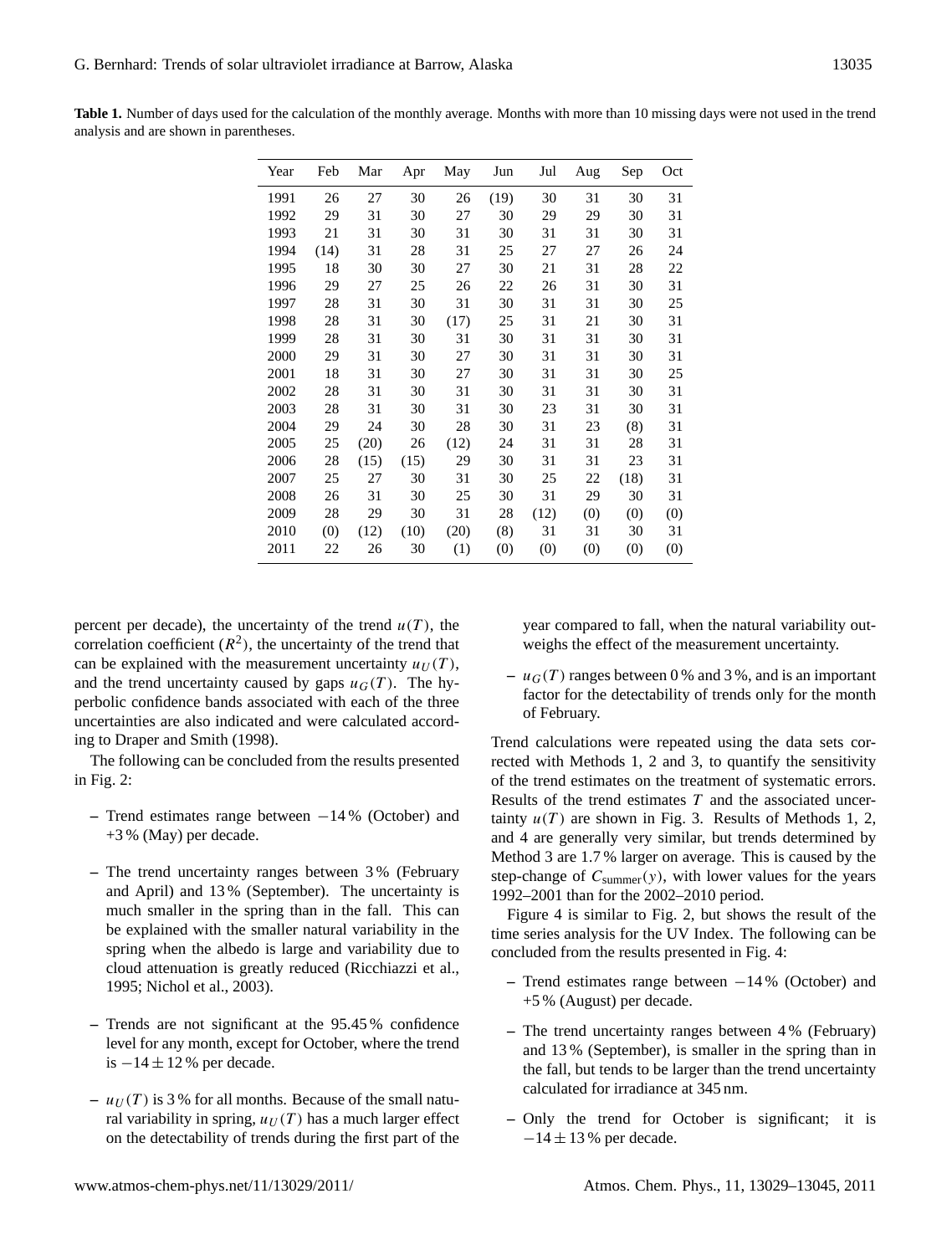

**Fig. 2.** Time series analysis of irradiance at 345 nm. Each panel shows results for a different month, starting with February (top left) and ending with October (bottom right). Black symbols connected by black lines indicate the monthly means  $\bar{E}(y_i)$  of measured noontime spectral irradiance at 345 nm. Data have been corrected for systematic error using Method 4. Error bars indicate the measurement uncertainty  $u_U(\bar{E}(y_i))$ . Trend estimates are indicated by black lines. Their 95.45 % confidence bands are shown in pink shading. The lower half of each plot gives the square of the correlation coefficient  $(R^2)$ , the estimate of the decadal trend T (black number), the uncertainty of the trend estimate  $u(T)$  (red number), the uncertainty of the trend that can be explained with the measurement uncertainty  $u_U(T)$  (blue number), and the trend uncertainty caused by gaps  $u<sub>G</sub>(T)$  (green number). The hypothetical confidence bands associated with the measurement uncertainty and the gap uncertainty are indicated by blue and green lines, respectively.

 $- u_U(T)$  is 3 % for all months.  $u_G(T)$  ranges between 0 % and 4 %, and is an important factor for the detectability of trends only for the month of February.

Trend calculations were again repeated using the data sets corrected with Methods 1, 2 and 3. The difference between maximum and minimum trend estimate for each month varies between 1.5 % (February) and 2.9 % (June). Trends estimated with Method 3 are 1.7 % larger on average. The difference between the maximum and minimum uncertainty of the trend estimates varies between 0.2 % (September) and 1.1 % (April and June). These results are very similar to those obtained for the trend in irradiance at 345 nm.

Table 2 provides a compilation of all relevant parameters of the trend analysis. Monthly trends were generally calculated based on data of 17 to 19 yr.  $u_U(T)$  ranges between 2.5 % and 3.0 %.  $u_G(T)$  exceeds 3 % in February and varies between 0.1 and 1.5 % for the other months. For irradiance at 345 nm, the ratio of the variance caused by the measurement uncertainty to the observed variance,  $R_U(T)$ , is larger than 50 % in February, March, and April; varies between 20 % and 33 % in May (depending on the correction method); is between 10 % and 20 % for May–August; and below 10 % in September and October. For the UV Index, ratios of  $R_U(T)$ are generally smaller than those calculated for irradiance at 345 nm because monthly variations of the UV Index are also influenced by ozone variations. The contribution of  $u_U(T)$ to the overall variability is therefore smaller. The ratio of the variance caused by gaps to the observed variance,  $R_G(T)$ , exceeds 60 % in February and is below 10 % for the other months, indicating again that the contribution of gaps in the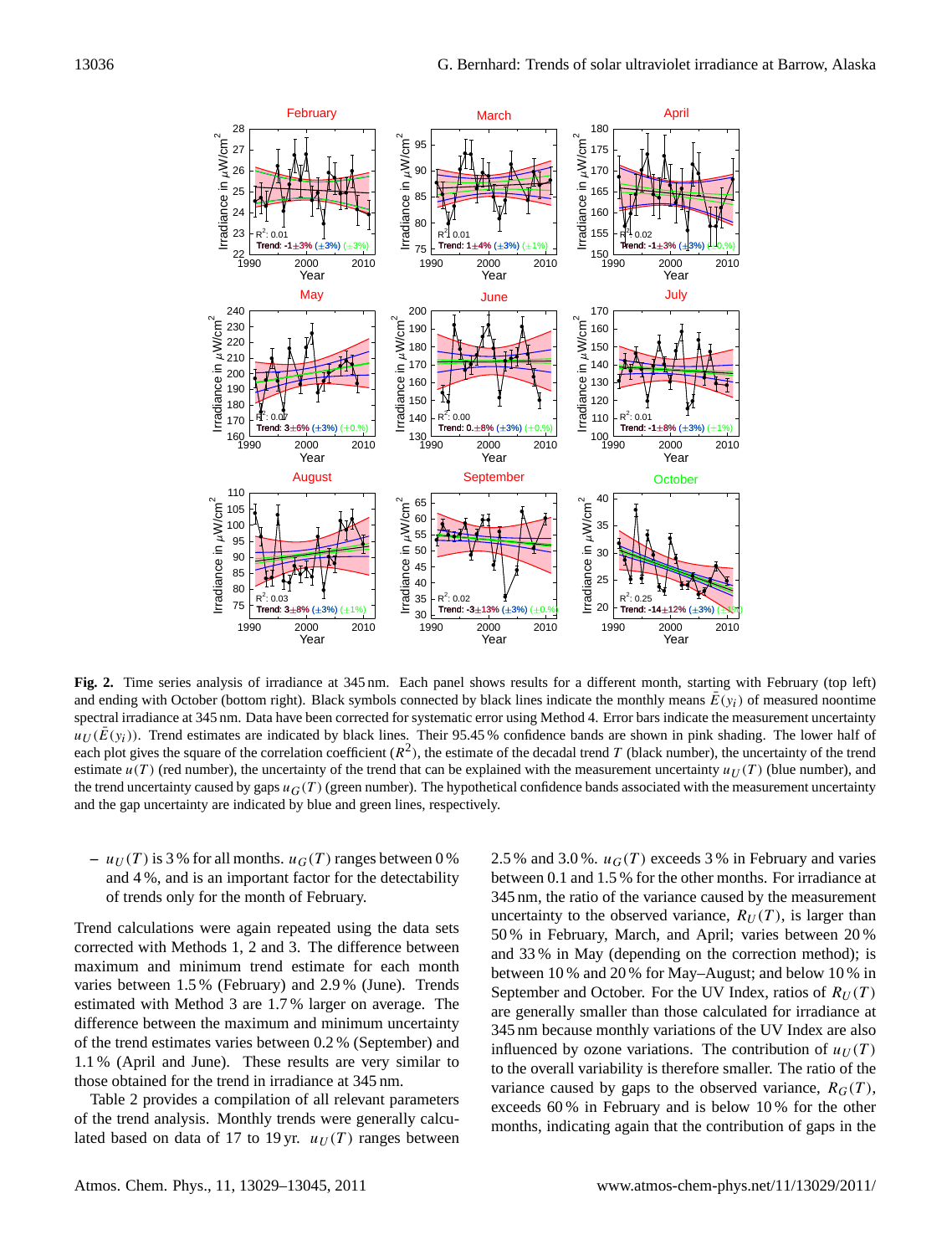

**Fig. 3.** Comparison of trends and their uncertainties of irradiance at 345 nm obtained for the four data sets discussed in the text. Method 1 is based on the uncorrected dataset. Methods 2–4 apply correction factors based on ratios of clear sky measurements and model calculations that were averaged over annual (Method 2), summerly (Method 3) and monthly (Method 4) periods.

time series is unimportant for trend detection. For February, the sum of  $(u_U(T))^2$  and  $(u_G(T))^2$  is larger than  $(u(T))^2$ .  $(u<sub>S</sub>(T))<sup>2</sup>$ , calculated with Eq. (7), becomes therefore negative, which is an impossible result. The uncertainty attributed to data gaps is likely too large for February because of its conservative estimate with Eq. (9). For all months but February, the difference between  $u(T)$  and  $u_S(T)$  varies between 0.3 % (October) and 1.4 % (April), suggesting again that reducing the measurement uncertainty would be mostly beneficial for measurements in the spring, but would have little effect on the ability to detect trends for low-albedo months.

#### **5 Discussion**

The most striking result of the trend analysis is the large and statistically significant downward trend in UV irradiance of about 14 % per decade for October. I hypothesize that this trend is caused by changes in snow cover and the resulting changes in surface albedo.

Surface albedo increases downwelling irradiance because a fraction of photons reflected upward by the surface are scattered downward by air molecules (clear sky case) and cloud droplets. Model calculations for a SZA of 80◦ (noontime SZA at Barrow on 15 October) indicate that an increase in albedo from 5 % to 80 % (a typical value for Barrow during winter, Bernhard et al., 2007) will increase spectral irradiance at 345 nm by 38 % for clear skies and by a factor of 2.97 for overcast skies (cloud optical depth of 50). For clear skies, high surface albedo has a larger effect on UV than visible irradiance due to the wavelength dependence of Rayleigh scattering. However, this wavelength-dependence is largely reduced for overcast situations. According to my model calculations, a change in albedo from 5 % to 80 % during overcast conditions will increase global spectral irradiance at 600 nm by a factor of 2.89, which is only slightly below the factor of 2.97 calculated for 345 nm.

To determine whether changes in snow cover have occurred during the last 20 yr, measurements of upwelling and downwelling short-wave irradiance measured by pyranometers at the Barrow Observatory of NOAA's Global Monitoring Division (GMD) were analyzed. The facility is located 2 km east of the UV spectroradiometer. Data are part of the Baseline Surface Radiation Network (BSRN) and are available for the years 1992–2009. Albedo was calculated by dividing upwelling with downwelling irradiance. Snow cover usually leads to a distinct change in albedo from below 0.2 (no snow) to above 0.7 (snow). I determined the first day of fall when albedo becomes larger than 0.6 and remains above 0.6 for the rest of the winter. Results shown in Fig. 5 indicate that this day has advanced considerably during the last 20 yr with a statistically significant trend of  $13.6 \pm 9.7$  days per decade (blue dataset in Fig 5). A similar analysis using an albedo value of 0.4 as threshold resulted in an almost identical trend of  $12.7 \pm 8.6$  days per decade. Note that the date of persistent snow cover was not well defined in 2006 because of a melting period in mid-October; the data point for 2006 is therefore missing. For the period 1995–2008, the day of the start of persistent snow cover anti-correlates well with the monthly mean irradiance at 345 nm for October (red dataset in Fig. 6). The coefficient of determination  $R^2$ is 0.73. As the day of permanent snow-cover is getting progressively later, the fraction of the month with high surface albedo is decreasing. Reduced surface albedo leads to less UV radiation. The good anti-correlation between the start of persistent snow cover and E345 suggests that the dominant fraction of the trend in E345 is caused by changes in snow cover. There is no good correlation for the years 1991– 1994. This may have several reasons. First, the period 1991– 1993 was affected by aerosols from the Mt. Pinatubo eruption, which has lowered the surface irradiance by a few percent (e.g. Bernhard et al., 2007). Second, during this period, the day of the start of persistent snow cover already occurred in September and a good correlation with E345 for October cannot be expected. Third, factors other than albedo such as cloud cover contribute to the variability.

The trend of downwelling short-wave irradiance at Barrow was also estimated. For these calculations, a new and revised pyranometer dataset provided by Ellsworth G. Dutton of NOAA GMD was used. This dataset is more accurate than that previously available from BSRN for Barrow, although, the data at BSRN are being revised and will match the data used here. For October, the trend of the monthly mean noontime irradiance calculated for the period 1991– 2010 was  $-8.3 \pm 10.9$ % per decade. This trend estimate is somewhat smaller than the trend calculated for E345. The smaller trend is consistent with the wavelength dependence of the albedo effect discussed earlier. The October trend for irradiance in the visible (400–600 nm) calculated from the Version 2 spectra of the SUV-100 is  $-14.4 \pm 16.6$  %.

The day of the year when albedo drops below 0.3 at the end of winter was also calculated. The time of snow melt varied between day 145 (25 May) and 167 (16 June). A similar analysis has been conducted by Stone et al. (2002) for the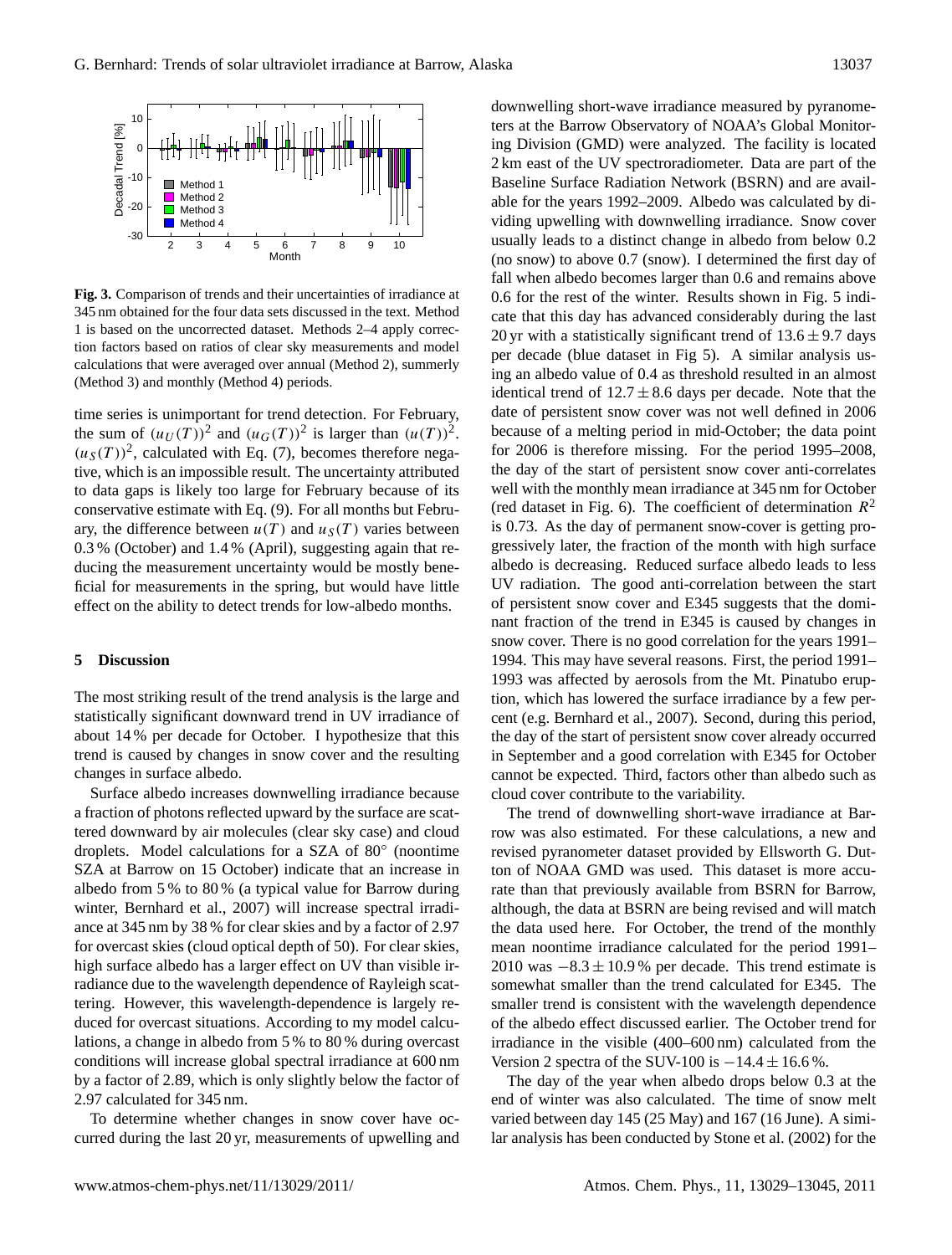

**Fig. 4.** Same as Fig. 2, but for the UV Index.



**Fig. 5.** Comparison of onset of snow cover and irradiance at Barrow. Blue symbols, left axis: day of year when surface albedo becomes larger than 0.6 and stays above 0.6 for the rest of the winter. Heavy blue line: linear regression to this dataset. The date of persistent snow cover was not well defined in 2006, and the associated data point is missing (broken blue line). Red symbols, right axis: monthly mean irradiance at 345 nm for October. Note that the right axis is reversed. No data are available for 2009 (broken red line). The broken black line indicates 1 October.

period 1941–2000. An update of the analysis spanning the years 1941–2009 is available at [http://www.esrl.noaa.gov/](http://www.esrl.noaa.gov/gmd/grad/snomelt.html) [gmd/grad/snomelt.html.](http://www.esrl.noaa.gov/gmd/grad/snomelt.html) Snow melt now occurs 10 days earlier than at the beginning of this 68-yr period. Most of the advance has occurred since the mid 1970s and is coinciding with a major shift in atmospheric circulation that occurred in the North Pacific beginning in 1976 (Stone et al., 2005). The trend estimate for the period 1992–2009 is  $-1.4 \pm 5.9$  days per decade. This trend is an order of magnitude smaller than that calculated for the onset of snow cover in the fall discussed above, and not statistically significant. The absence of a trend in UV irradiance for June (Table 2) is consistent with the lack of a clear change in the timing of snow melt over the last two decades.

It is of interest to compare trend estimates for the UV Index with trends in total ozone. Total ozone was retrieved consistently for all years from measured UV spectra according to Bernhard et al. (2003). The algorithm takes seasonal variation in the vertical ozone and temperature profiles into account and has been validated against measurements of a Dobson photometer operated by NOAA at Barrow and observations from the Total Ozone Mapping Spectrometer (TOMS)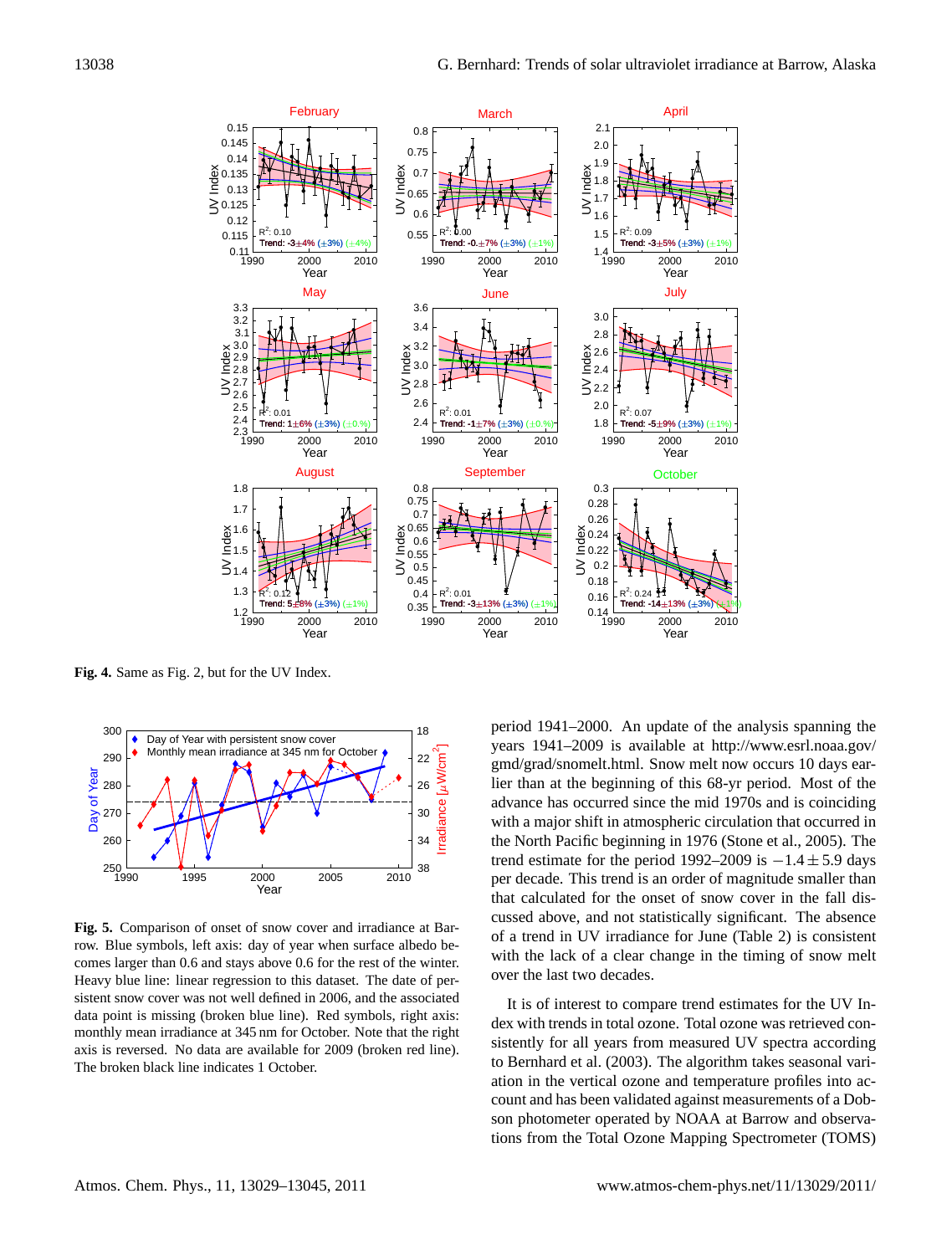

**Fig. 6.** Same as Fig. 2, but for total ozone. The measurement uncertainty was set to zero.

on NASA's Earth Probe satellite (Bernhard et al., 2003). Ozone data are not available for every day where UV data are available. The maximum number of missing days per month allowed for calculating monthly average ozone columns had to be relaxed from 10 days used for UV trends to 20 days. The same "gap correction" method as applied to UV data was used. Uncertainties in decadal ozone trends caused by gaps were smaller than 0.4 % for all months, with the exception of February where the uncertainty was 1.4 % (Table 2). Figure 6 shows trend estimates of total ozone. Trends are not statistically significant with the exception for the trend for July, which is  $3.6 \pm 3.3$  % (Table 2).

The relationship between the percental change in the UV Index and the associated percental changes in total ozone is often expressed with Radiation Amplification Factors (RAF) (Booth and Madronich, 1994). For SZAs between 0◦ and 50°, RAF is about 1.1, meaning that a 1 % decrease in total ozone causes a 1.1 % increase in the UV Index. RAF depends somewhat on solar zenith angle and total ozone and is often smaller than 1 for the large SZAs prevailing at high latitudes (Micheletti et al., 2007; WMO, 2011). Trends in the UV Index, denoted  $T_{UVI}(m)$ , were estimated from trends

in total ozone  $(T<sub>O3</sub>(m))$  and trends in E345 ( $T<sub>E345</sub>(m)$ ) using the relationship

$$
\hat{T}_{\text{UVI}}(m) = T_{\text{E345}}(m) - \text{RAF}(\overline{\text{SZA}}(m), \overline{\text{O}_3}(m)) \times T_{\text{O}_3}(m), (10)
$$

where  $\overline{SZA}(m)$  and  $\overline{O_3}(m)$  are the average noontime SZA and average total ozone column for month  $m$ , respectively.  $RAF(SZA(m),O<sub>3</sub>(m))$  is the associated Radiation Amplification Factor. Equation (10) assumes that trends in the UV Index caused by factors other than ozone (e.g. clouds and albedo) can be characterized with  $T_{E345}(m)$ . In Table 3, the estimated trend of the UV Index,  $T_{UVI}(m)$ , is compared with UV Index trends determined from the regression analysis of Sect. 4,  $T_{UVI}(m)$ . The difference between  $T_{\text{UVI}}(m)$  and  $\hat{T}_{\text{UVI}}(m)$  is smaller than  $\pm 1.3$ %, except for August when the difference is 2.6 %. These differences are well within the uncertainty of the trend analysis and confirm that the trends of  $T_{E345}(m)$ ,  $T_{UVI}(m)$ ,  $T_{O_3}(m)$  are selfconsistent. Trends in the UV Index controlled for trends in E345 (i.e.  $T_{UVI}(m) - T_{E345}(m)$ ) anti-correlate with trends in ozone  $\overline{O_3}(m)$  for the months of February through August, as would be expected. UV Indices in September and October do not anti-correlate with trends in ozone, which may be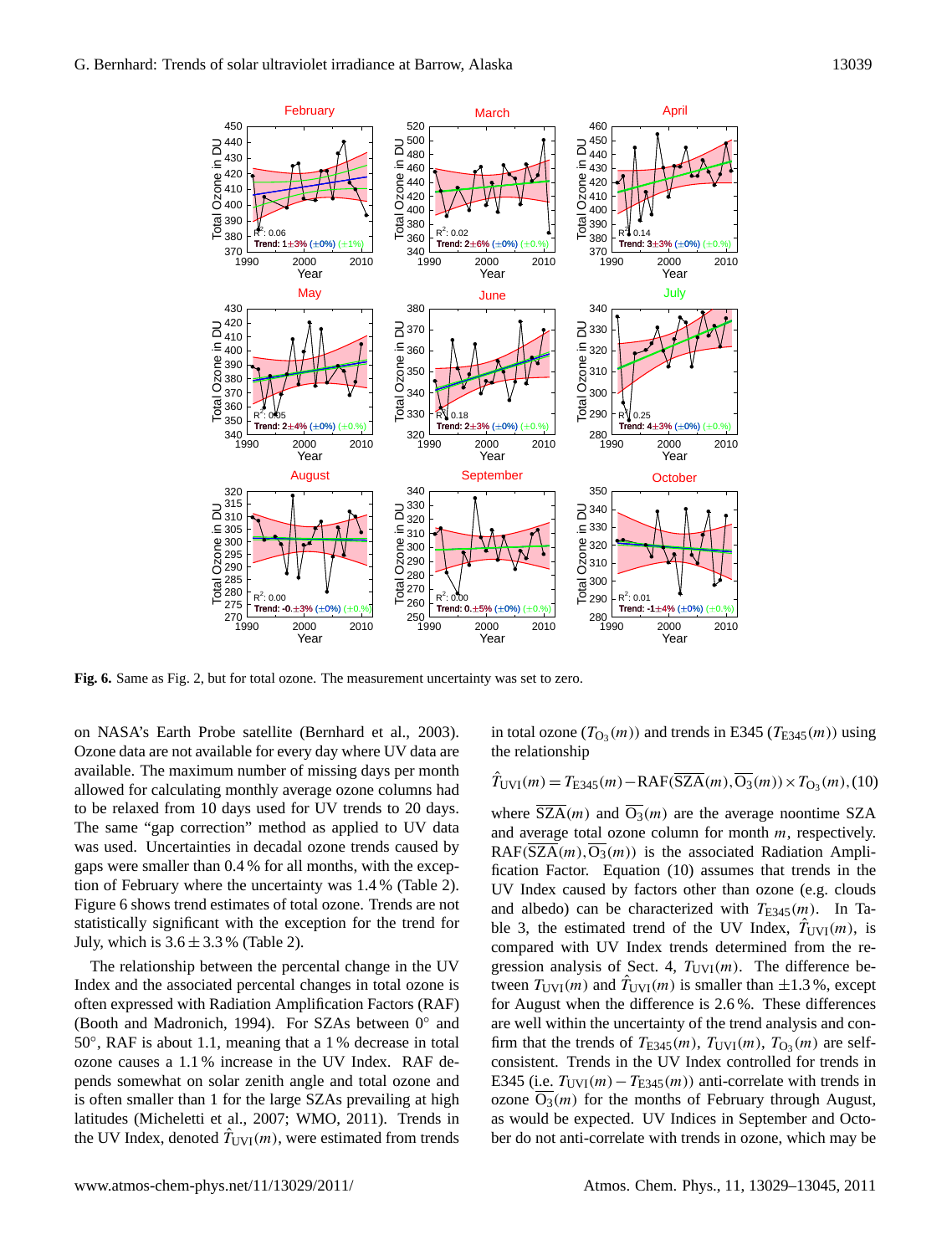| Quantity   | Correction     | $\boldsymbol{n}$ | T                 | u(T)         | $u_U(T)$          | $u_G(T)$     | $u_S(T)$                 | $R_U(T)$                 | $R_G(T)$         |
|------------|----------------|------------------|-------------------|--------------|-------------------|--------------|--------------------------|--------------------------|------------------|
|            | Method         |                  | $[ \% \ d^{-1} ]$ | $[% d^{-1}]$ | $[% d^{-1}]$      | $[% d^{-1}]$ | $[% d^{-1}]$             | [%]                      | [%]              |
| February   |                |                  |                   |              |                   |              |                          |                          |                  |
| E345       | $\mathbf{1}$   | 19               | $-0.6$            | 3.3          | 2.5               | 3.2          |                          | 57                       | 92               |
| E345       | $\overline{c}$ | 19               | $-0.3$            | 3.5          | 2.5               | 3.2          | $\equiv$                 | 51                       | 80               |
| E345       | 3              | 19               | $1.0\,$           | 4.1          | 2.5               | 3.2          |                          | 39                       | 62               |
| E345       | $\overline{4}$ | 19               | $-0.6$            | 3.3          | 2.5               | 3.2          | $\equiv$                 | 57                       | 92               |
| UVI        | $\mathbf{1}$   | 19               | $-2.6$            | 4.1          | 2.5               | 3.6          | $\overline{\phantom{0}}$ | 38                       | $78\,$           |
| <b>UVI</b> | $\overline{2}$ | 19               | $-2.4$            | 4.1          | 2.5               | 3.6          |                          | 38                       | 75               |
| UVI        | $\overline{3}$ | 19               | $-1.1$            | 4.6          | 2.6               | 3.6          | 1.4                      | $30\,$                   | 61               |
| UVI        | $\overline{4}$ | 19               | $-2.6$            | 4.1          | 2.5               | 3.6          | $\overline{\phantom{0}}$ | 38                       | $78\,$           |
| Ozone      | $\mathbf{1}$   | 16               | 1.4               | 3.4          | $\equiv$          | $1.4\,$      | 3.1                      | $\equiv$                 | $18\,$           |
|            |                |                  |                   |              | March             |              |                          |                          |                  |
| E345       | $\mathbf{1}$   | $18\,$           | $0.0\,$           | 3.2          | 2.6               | 0.9          | $1.7\,$                  | 64                       | $\,8\,$          |
| E345       | $\overline{c}$ | 18               | $-0.2$            | 3.3          | 2.6               | $0.9\,$      | 1.8                      | 61                       | 7                |
| E345       | 3              | 18               | $1.5\,$           | 3.4          | 2.6               | 0.9          | 1.9                      | 60                       | $\boldsymbol{7}$ |
| E345       | $\overline{4}$ | 18               | 0.6               | 3.9          | 2.6               | 0.9          | 2.8                      | 44                       | $\mathfrak s$    |
| UVI        | $\mathbf{1}$   | $18\,$           | $-0.9$            | 7.1          | 2.6               | 1.2          | 6.5                      | 13                       | $\sqrt{3}$       |
| <b>UVI</b> | $\overline{2}$ | 18               | $-1.0$            | 6.8          | 2.6               | 1.2          | 6.2                      | 15                       | $\mathfrak{Z}$   |
| UVI        | 3              | 18               | $0.6\,$           | $7.0\,$      | 2.6               | 1.2          | 6.4                      | 14                       | $\mathfrak{Z}$   |
| <b>UVI</b> | $\overline{4}$ | 18               | $-0.2$            | $7.0\,$      | 2.6               | $1.2\,$      | 6.4                      | 14                       | 3                |
| Ozone      | 1              | 19               | 1.8               | 6.3          | $\equiv$          | $0.2\,$      | 6.3                      | $\equiv$                 | $\boldsymbol{0}$ |
| April      |                |                  |                   |              |                   |              |                          |                          |                  |
| E345       | $\mathbf{1}$   | 19               | $-1.3$            | 2.8          | 2.5               | 0.4          | 1.2                      | 79                       | $\sqrt{2}$       |
| E345       | $\overline{c}$ | 19               | $-1.3$            | 3.0          | 2.5               | 0.4          | 1.6                      | 70                       | $\sqrt{2}$       |
| E345       | 3              | 19               | $0.5\,$           | 3.5          | 2.5               | 0.4          | 2.3                      | 53                       | $\,1\,$          |
| E345       | $\overline{4}$ | 19               | $-0.9$            | 3.0          | 2.5               | 0.4          | 1.6                      | 69                       | $\sqrt{2}$       |
| <b>UVI</b> | $\mathbf{1}$   | 19               | $-3.4$            | 5.0          | 2.5               | 0.7          | 4.2                      | 26                       | $\sqrt{2}$       |
| <b>UVI</b> | $\overline{c}$ | 19               | $-3.3$            | 5.0          | 2.5               | 0.7          | 4.2                      | 26                       | $\sqrt{2}$       |
| <b>UVI</b> | 3              | 19               | $-1.6$            | 5.8          | 2.5               | 0.7          | 5.2                      | 19                       | $\sqrt{2}$       |
| <b>UVI</b> | 4              | 19               | $-2.9$            | 4.8          | 2.5               | $0.7\,$      | $4.0$                    | $28\,$                   | $\sqrt{2}$       |
| Ozone      | $\mathbf{1}$   | 21               | 2.6               | 3.1          | $\qquad \qquad -$ | 0.1          | 3.1                      | $\overline{\phantom{a}}$ | $\boldsymbol{0}$ |
|            |                |                  |                   |              | May               |              |                          |                          |                  |
| E345       | $\mathbf{1}$   | $17\,$           | $1.6\,$           | 5.7          | 2.8               | $0.1\,$      | 5.0                      | $24\,$                   | $\boldsymbol{0}$ |
| E345       | $\overline{c}$ | 17               | $1.5\,$           | 5.5          | 2.8               | 0.1          | 4.7                      | 26                       | $\boldsymbol{0}$ |
| E345       | 3              | $17\,$           | 3.7               | 4.9          | 2.8               | 0.1          | $4.0\,$                  | 33                       | $\boldsymbol{0}$ |
| E345       | $\overline{4}$ | $17\,$           | 3.1               | 6.3          | 2.8               | 0.1          | 5.6                      | $20\,$                   | $\boldsymbol{0}$ |
| <b>UVI</b> | $\mathbf{1}$   | 17               | $-0.4$            | 5.9          | 2.8               | 0.4          | 5.2                      | 23                       | $\boldsymbol{0}$ |
| UVI        | $\overline{c}$ | $17\,$           | $-0.4$            | 5.7          | $2.8\,$           | 0.4          | 4.9                      | 25                       | $\boldsymbol{0}$ |
| <b>UVI</b> | $\overline{3}$ | 17               | 1.8               | 6.1          | 2.9               | 0.4          | 5.3                      | 22                       | $\boldsymbol{0}$ |
| UVI        | $\overline{4}$ | 17               | $1.2\,$           | 6.5          | 2.8               | 0.4          | 5.8                      | 19                       | $\boldsymbol{0}$ |
| Ozone      | $\mathbf{1}$   | 19               | 1.8               | 4.0          | $\qquad \qquad -$ | 0.3          | $4.0$                    | $\qquad \qquad -$        | $\boldsymbol{0}$ |

**Table 2.** Statistics for trend analysis. Irradiance at 345 nm is abbreviated "E345"; the UV Index is abbreviated "UVI". Trends are provided as "percental change per decade" [% d<sup>-1</sup>]. Significant trends are printed bold face. *n* is the number of years used in the trend analysis.

explained with the dominance of cloud and albedo effects for these months.

Results presented in Sect. 4 have shown that trend estimates depend only weakly on the correction method. I also calculated trends without gap correction and varied the maximum allowed number of missing days per month between 5 and 15. As expected, trend uncertainties without gap correction were larger. Requiring less than 5 missing days per month reduced the number of years available for the trend analysis considerably, and I found that 10 days is the best compromise between the two competing desires of accurately calculating a monthly average while having as many years as possible available for the trend analysis.

Autocorrelation was not taken into account when calculating uncertainties of trends because the Durbin-Watson test did not indicate that measurements of consecutive years are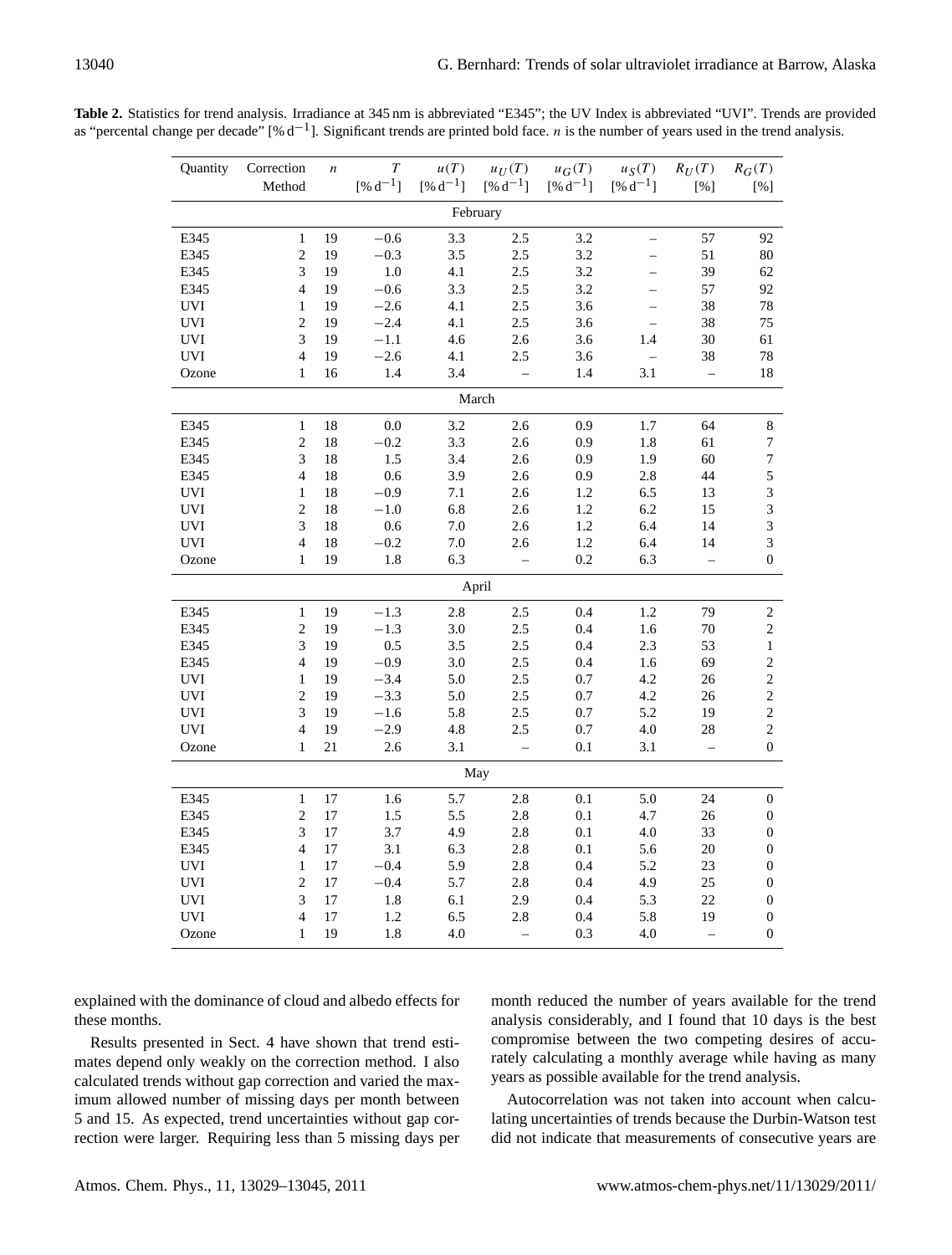**Table 2.** Continued.

| Quantity | Correction<br>Method | $\boldsymbol{n}$ | T<br>$[% d^{-1}]$ | u(T)<br>$[% d^{-1}]$ | $u_U(T)$<br>$[% d^{-1}]$ | $u_G(T)$<br>$[% d^{-1}]$ | $u_S(T)$<br>$[% d^{-1}]$ | $R_U(T)$<br>[%]          | $R_G(T)$<br>[%]  |
|----------|----------------------|------------------|-------------------|----------------------|--------------------------|--------------------------|--------------------------|--------------------------|------------------|
|          |                      |                  |                   |                      | June                     |                          |                          |                          |                  |
| E345     | $\mathbf{1}$         | 18               | $-0.3$            | 7.2                  | 2.9                      | 0.5                      | 6.6                      | 16                       | $\boldsymbol{0}$ |
| E345     | $\sqrt{2}$           | 18               | 0.2               | 7.4                  | 2.9                      | 0.5                      | 6.8                      | 15                       | $\boldsymbol{0}$ |
| E345     | 3                    | 18               | 2.6               | 6.5                  | 2.9                      | 0.5                      | 5.8                      | $20\,$                   | 1                |
| E345     | $\overline{4}$       | 18               | 0.1               | 8.3                  | 2.9                      | 0.5                      | 7.8                      | 12                       | $\boldsymbol{0}$ |
| UVI      | $\mathbf{1}$         | 18               | $-1.8$            | 6.9                  | 2.9                      | 0.3                      | 6.3                      | 17                       | $\boldsymbol{0}$ |
| UVI      | $\overline{c}$       | 18               | $-1.3$            | 6.7                  | 2.9                      | 0.3                      | 6.1                      | 18                       | 0                |
| UVI      | 3                    | 18               | $1.0\,$           | 6.4                  | 2.9                      | 0.3                      | 5.6                      | 21                       | $\boldsymbol{0}$ |
| UVI      | $\overline{4}$       | 18               | $-1.4$            | 7.5                  | 2.9                      | 0.3                      | 6.9                      | 15                       | $\boldsymbol{0}$ |
| Ozone    | $\mathbf{1}$         | 20               | 2.5               | 2.7                  | $\qquad \qquad -$        | 0.2                      | 2.7                      | $\overline{\phantom{0}}$ | $\boldsymbol{0}$ |
|          |                      |                  |                   |                      | July                     |                          |                          |                          |                  |
| E345     | $\mathbf{1}$         | 19               | $-2.6$            | 7.8                  | 2.6                      | 0.6                      | 7.4                      | 11                       | $\mathbf{1}$     |
| E345     | $\overline{c}$       | 19               | $-2.5$            | 8.1                  | 2.6                      | 0.6                      | 7.6                      | 11                       | $\mathbf{1}$     |
| E345     | 3                    | 19               | $-0.7$            | 7.9                  | 2.6                      | 0.6                      | 7.4                      | 11                       | 1                |
| E345     | 4                    | 19               | $-1.3$            | 8.0                  | 2.6                      | 0.6                      | 7.5                      | 11                       | $\mathbf{1}$     |
| UVI      | $\mathbf{1}$         | 19               | $-6.2$            | 9.1                  | 2.7                      | 0.7                      | 8.7                      | $\,8\,$                  | $\mathbf{1}$     |
| UVI      | $\overline{c}$       | 19               | $-6.1$            | 9.0                  | 2.7                      | 0.7                      | 8.6                      | 9                        | $\mathbf{1}$     |
| UVI      | 3                    | 19               | $-4.4$            | 9.2                  | 2.7                      | 0.7                      | 8.8                      | 8                        | 1                |
| UVI      | $\overline{4}$       | 19               | $-5.0$            | 9.3                  | 2.7                      | 0.7                      | 8.9                      | 8                        | $\mathbf{1}$     |
| Ozone    | $\mathbf{1}$         | 19               | 3.6               | 3.3                  |                          | 0.1                      | 3.3                      | $\equiv$                 | $\boldsymbol{0}$ |
|          |                      |                  |                   |                      | August                   |                          |                          |                          |                  |
| E345     | $\mathbf{1}$         | 19               | 0.8               | 7.8                  | 2.8                      | $0.8\,$                  | 7.3                      | 13                       | $\mathbf{1}$     |
| E345     | $\overline{c}$       | 19               | 0.9               | 8.2                  | 2.8                      | $0.8\,$                  | 7.7                      | 12                       | $\mathbf{1}$     |
| E345     | 3                    | 19               | 2.6               | 8.7                  | 2.8                      | $\rm 0.8$                | 8.2                      | 10                       | $\mathbf{1}$     |
| E345     | $\overline{4}$       | 19               | 2.6               | 8.1                  | 2.8                      | 0.8                      | 7.5                      | 12                       | $\mathbf{1}$     |
| UVI      | $\mathbf{1}$         | 19               | 3.6               | 7.2                  | 2.8                      | 1.3                      | 6.6                      | 15                       | $\mathfrak{Z}$   |
| UVI      | $\overline{c}$       | 19               | 3.7               | 7.5                  | 2.8                      | 1.3                      | 6.9                      | 14                       | $\mathfrak{Z}$   |
| UVI      | 3                    | 19               | 5.4               | 8.0                  | 2.8                      | 1.3                      | 7.4                      | 12                       | $\mathfrak{Z}$   |
| UVI      | $\overline{4}$       | 19               | 5.3               | 7.6                  | 2.8                      | 1.3                      | 6.9                      | 13                       | $\mathfrak{Z}$   |
| Ozone    | $\mathbf{1}$         | 19               | $-0.1$            | 2.9                  | $\bar{\phantom{a}}$      | 0.1                      | 2.9                      | $\overline{\phantom{0}}$ | $\boldsymbol{0}$ |
|          |                      |                  |                   |                      | September                |                          |                          |                          |                  |
| E345     | $\mathbf{1}$         | 17               | $-3.1$            | 12.6                 | 3.0                      | 0.5                      | 12.2                     | 6                        | $\boldsymbol{0}$ |
| E345     | $\mathfrak{2}$       | 17               | $-2.9$            | 12.4                 | 3.0                      | 0.5                      | 12.0                     | 6                        | $\boldsymbol{0}$ |
| E345     | 3                    | 17               | $-1.4$            | 12.6                 | 3.0                      | 0.5                      | 12.2                     | 6                        | $\boldsymbol{0}$ |
| E345     | 4                    | 17               | $-3.0$            | 12.7                 | 3.0                      | 0.5                      | 12.3                     | $\mathfrak s$            | $\boldsymbol{0}$ |
| UVI      | 1                    | 17               | $-2.7$            | 13.2                 | 3.0                      | 0.8                      | 12.8                     | 5                        | $\boldsymbol{0}$ |
| U V I    | 2                    | 17               | $-2.4$            | 13.0                 | 3.0                      | 0.9                      | 12.7                     | $\mathcal{L}$            | $\bf{0}$         |
| UVI      | 3                    | 17               | $-0.9$            | 13.2                 | 3.0                      | 0.8                      | 12.8                     | 5                        | $\boldsymbol{0}$ |
| UVI      | $\overline{4}$       | 17               | $-2.5$            | 13.2                 | 3.0                      | $\rm 0.8$                | 12.8                     | 5                        | $\boldsymbol{0}$ |
| Ozone    | $\mathbf{1}$         | 18               | 0.5               | 4.7                  |                          | 0.1                      | 4.7                      | $\overline{\phantom{0}}$ | $\boldsymbol{0}$ |
|          |                      |                  |                   |                      | October                  |                          |                          |                          |                  |
| E345     | $\mathbf{1}$         | 19               | $-13.3$           | 12.4                 | $2.7\,$                  | $0.8\,$                  | 12.0                     | $\sqrt{5}$               | $\boldsymbol{0}$ |
| E345     | $\sqrt{2}$           | 19               | $-13.4$           | 12.6                 | 2.7                      | $0.8\,$                  | 12.3                     | $\sqrt{5}$               | $\boldsymbol{0}$ |
| E345     | 3                    | 19               | $-11.4$           | 11.4                 | 2.7                      | $0.8\,$                  | 11.1                     | 6                        | $\boldsymbol{0}$ |
| E345     | $\overline{4}$       | 19               | $-13.7$           | 12.4                 | 2.7                      | $0.8\,$                  | 12.0                     | $\sqrt{5}$               | $\boldsymbol{0}$ |
| UVI      | $\mathbf{1}$         | 19               | $-13.6$           | 13.0                 | 2.7                      | 1.4                      | 12.6                     | $\overline{4}$           | $\mathbf{1}$     |
| UVI      | $\overline{c}$       | 19               | $-13.7$           | 13.2                 | 2.7                      | 1.5                      | 12.8                     | $\overline{4}$           | 1                |
| UVI      | 3                    | 19               | $-11.7$           | 12.2                 | 2.7                      | 1.4                      | 11.8                     | $\mathfrak s$            | 1                |
| UVI      | $\overline{4}$       | 19               | $-14.1$           | 13.0                 | 2.7                      | 1.4                      | 12.7                     | $\overline{\mathcal{A}}$ | $\mathbf{1}$     |
| Ozone    | $\mathbf{1}$         | 17               | $-0.8$            | 4.5                  | $\overline{a}$           | 0.2                      | 4.5                      | $\equiv$                 | $\boldsymbol{0}$ |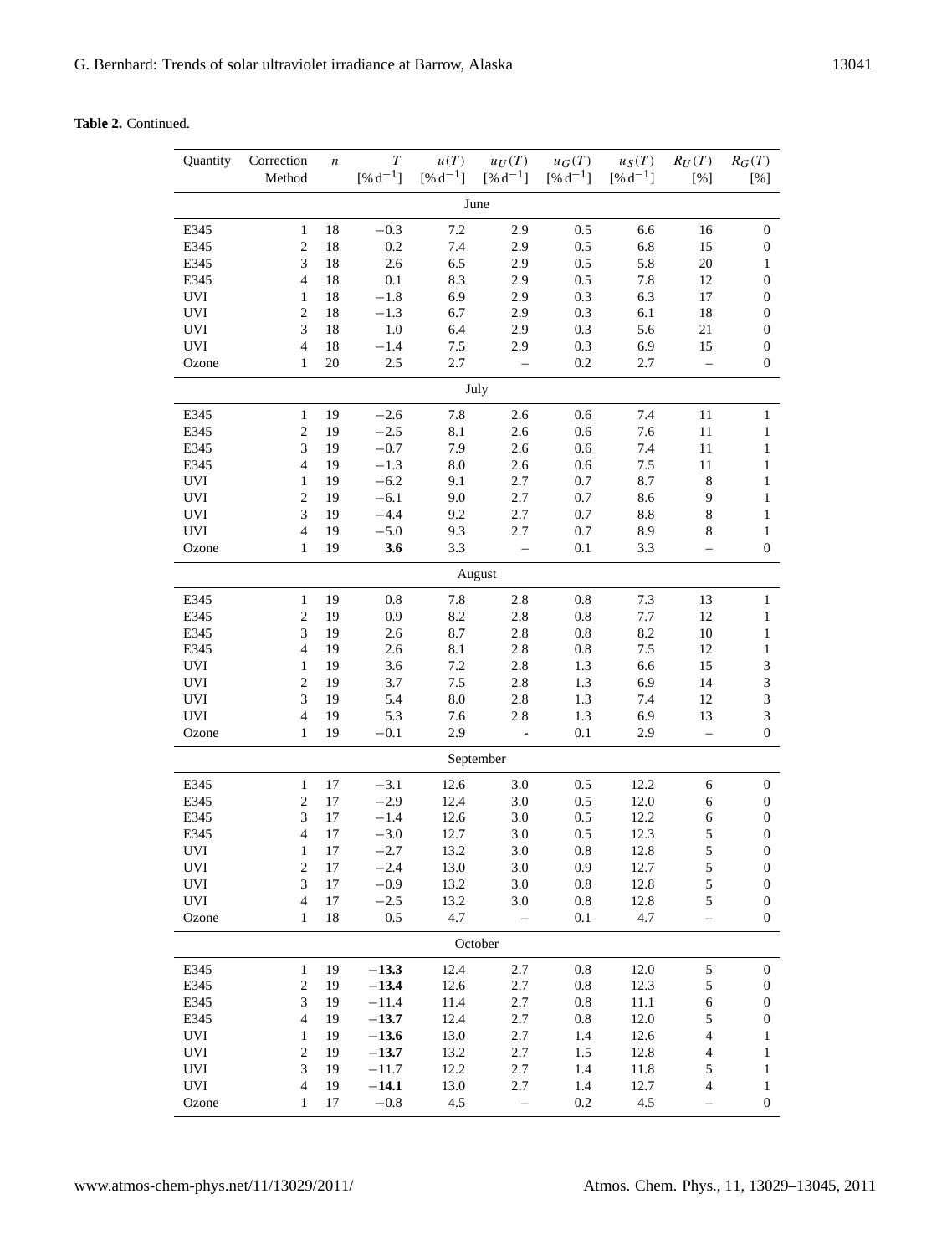| Month     | <b>SZA</b> | O <sub>3</sub> | RAF | Decadal Trend [%] |               |                     |               |
|-----------|------------|----------------|-----|-------------------|---------------|---------------------|---------------|
|           | [degree]   | <b>DUI</b>     |     | $T_{\rm E345}$    | $T_{\rm O_3}$ | $\hat{T}_{\rm UVI}$ | $T_{\rm UVI}$ |
| February  | 84         | 413            | 0.6 | $-0.6$            | 1.4           | $-1.4$              | $-2.6$        |
| March     | 73         | 435            | 0.8 | 0.6               | 1.8           | $-0.8$              | $-0.2$        |
| April     | 61         | 424            | 1   | $-0.9$            | 2.6           | $-3.5$              | $-2.9$        |
| May       | 52         | 385            | 1.1 | 3.1               | 1.8           | 1.1                 | 1.2           |
| June      | 48         | 350            | 1.1 | 0.1               | 2.5           | $-2.7$              | $-1.4$        |
| July      | 50         | 323            | 1.2 | $-1.3$            | 3.6           | $-5.6$              | $-5$          |
| August    | 58         | 301            | 1.1 | 2.6               | $-0.1$        | 2.7                 | 5.3           |
| September | 69         | 300            |     | $-3$              | 0.5           | $-3.5$              | $-2.5$        |
| October   | 80         | 319            | 0.8 | $-13.7$           | $-0.8$        | $-13.1$             | $-14.1$       |

**Table 3.** Comparisons of trends in the UV Index  $(\hat{T}_{UVI})$  estimated from trends in irradiance at 345 nm ( $T_{E345}$ ) and trends in ozone ( $T_{O3}$ ) with trends in the UV Index determined from direct measurements  $(T<sub>IVV</sub>)$ .

 $T_{\rm E345}$  and  $T_{\rm UVI}$  are based on the data set corrected with Method 4. SZA and O<sub>3</sub> are the average solar zenith angle and average total ozone column, respectively. RAF is the Radiation Amplification Factor.

autocorrelated. The effect of cycles with periods of longer than one year was not considered. For example, the monthly means of E345 for June (Fig. 2) appear to be cyclical with a periodicity of 6 yr. If such periodicity had been considered (for example by adding a harmonic function to the linear regression model of Eq. 1), trend uncertainties would be smaller.

The correction factors of Methods 2–4 were determined from clear sky data. Some systematic errors of the instrument such as the cosine error depend on sky condition. The application of correction factors established for clear skies to cloudy conditions is therefore subject to an uncertainty, which was not considered.

# **6 Conclusions**

Trends in monthly average solar irradiance were calculated from spectral UV measurements performed near Barrow, Alaska, between 1991 and 2011. The analysis focused on two quantities: spectral irradiance integrated over the wavelength band of 342.5 to 347.5 nm ("irradiance at 345 nm") and the UV Index. An important objective of this analysis was to quantify the effects of measurement uncertainties and data gaps on the ability to detect statistically significant trends in UV radiation. The method can also be applied to similar environmental data sets. The data set was further tested for systematic errors using radiative transfer calculations, and three different correction schemes to reduce these errors were explored. Depending on the correction method, estimates of decadal trends changed between 1.5 % and 2.9 %. Overall, it can be concluded that systematic errors in the measurements do not play a decisive role in limiting the detectability of trends. Measurement uncertainties have the largest effect on UV irradiance during the spring period when natural variability is small because of large surface albedo.

Trend estimates varied between  $-14\%$  and  $+5\%$  per decade and were significant (95.45 % confidence level) only for October. Trends for this month varied between −11.4 % and −13.7 % for irradiance at 345 nm and between −11.7 % and −14.1 % for the UV Index. These large negative trends were confirmed with an independent data set of short-wave solar irradiance measured with pyranometers at NOAA's Barrow Observatory and can be explained with a change in snow cover over the observation period: analysis of pyranometer data indicates that the first day of fall when albedo becomes larger than 0.6 after snow fall, and remains above 0.6 for the rest of the winter, has advanced with a statistically significant trend of  $13.6 \pm 9.7$  days per decade. This large trend was derived from a relatively short period (18 yr) and cannot be sustained indefinitely. Trend estimates are sensitive to the first and last point of the time series under consideration. The magnitude of the observed trend may be exaggerated by the fact that the first year of the time series (1992) was the year with the second-earliest onset of snow cover while the last year (2009) was the year with the latest arrival of snow. Trend estimates for longer periods are quite different. For example, the trend for the period 1974–2010 is  $+2.7 \pm 3.3$  days per decade and trends for the sub-periods 1974–1991 and 1991–2010 are −6.7 ± 9.0 and  $+10.3 \pm 7.6$  days per decade, respectively (Robert Stone, personal communication, NOAA GMD, based on unpublished data, 2011). While it is possible that the timing of persistent snow cover will remain delayed for the foreseeable future as a consequence of climate change, the observed trend could also be a part of a decadal cycle linked to periodic atmospheric circulations (Stone et al., 2005). It can be expected that the large changes in sea ice observed during the last decade will also have a profound influence on precipitation, including timing and amount snow fall.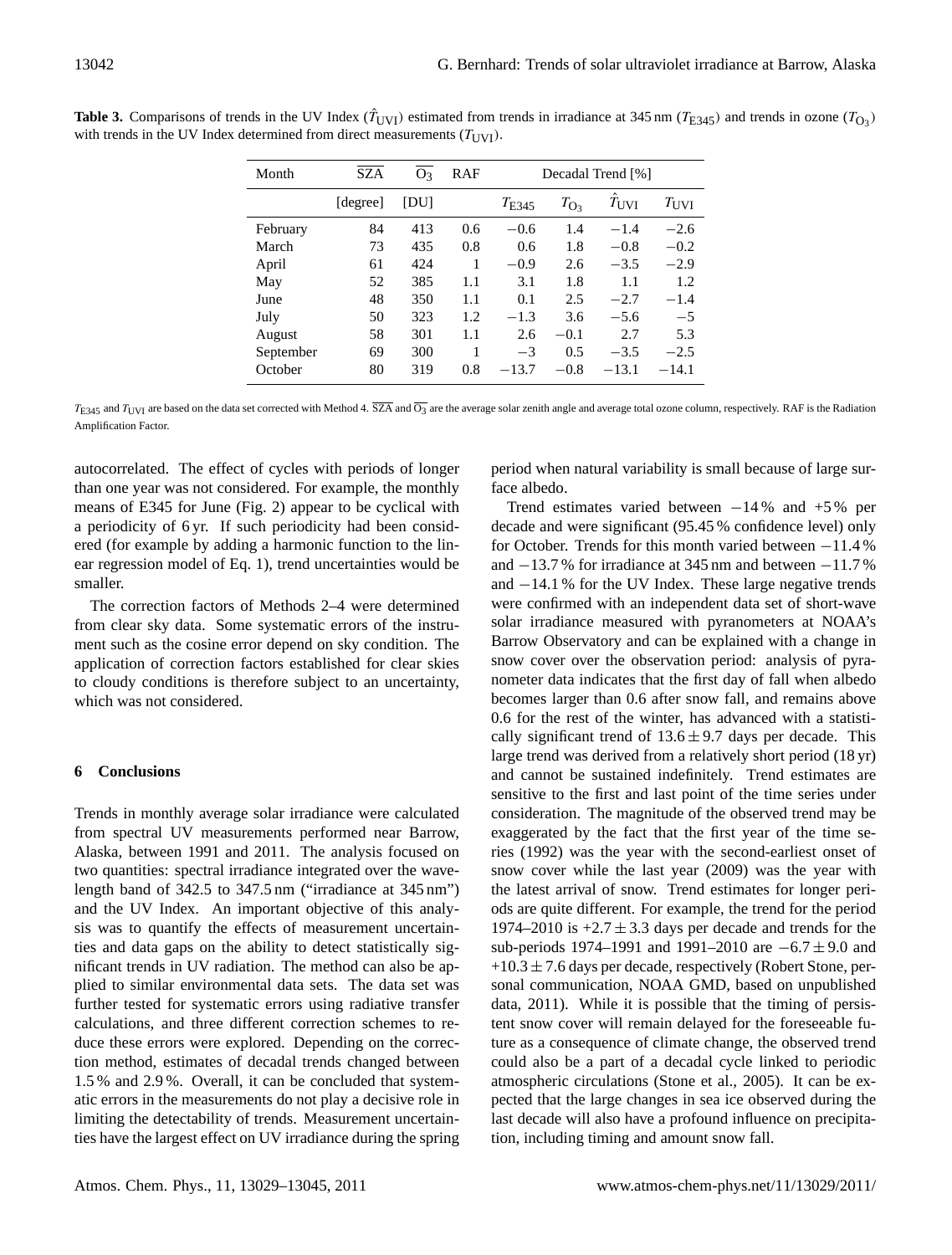Trends of total ozone were compared with trends in UV Index, and the two trends were found to be consistent. For ozone, a significant positive trend of 3.6 % was observed for July. Trend estimates for February–June were also positive. These positive trends in total ozone for spring and summer months are consistent with the expectation of the ozone layer's recovery (WMO, 2011), but observations over longer time periods are required to confirm that these trends are sustainable. Results indicate that factors affected by a warming climate, such as snow cover, may affected the future Arctic UV climate more than changes in stratospheric ozone concentrations.

#### **Appendix A**

#### **Periods with increased uncertainty**

This appendix discusses the reason of outliers seen in Fig. 1, which are indicative of periods with uncertainties larger than those discussed in Sect. 3.2. This analysis is based on Network Operations Reports (available at [http://uv.biospherical.](http://uv.biospherical.com) [com\)](http://uv.biospherical.com), measurements of the GUV filter radiometer that is collocated with the SUV-100 spectroradiometer (Bernhard et al., 2003), and records of the SUV-100's internal temperature. A more detailed assessment of this information is available at [http://uv.biospherical.com/Version2/PaperBAR/](http://uv.biospherical.com/Version2/PaperBAR/Increased_uncertainty.pdf) Increased [uncertainty.pdf.](http://uv.biospherical.com/Version2/PaperBAR/Increased_uncertainty.pdf) Periods with increased uncertainty that should not be used for trend analysis are also identified in this document, and data of these periods were excluded from the trend analysis of this paper.

For some months,  $q_{\text{monthlv}}(y,m)$  is based on less than 10 spectra, indicating long periods of persistent cloudiness. The remaining spectra are likely also somewhat contaminated by clouds and the usefulness of these spectra for QC purposes is questionable. The following discussion focuses on months with at least 10 spectra (solid blue symbols in Fig. 1).

The low values of  $q_{\text{monthly}}(1991,7)$  and  $q_{\text{monthly}}(1991,8)$ can be explained by the effect of aerosols from the Mt. Pinatubo eruption of May 1991, which may not have been correctly addressed by the model. The low value of  $q_{\text{monthly}}(1994, 4)$  can likely be attributed to overheating of the instrument.

 $q_{\text{monthly}}(2003, 7)$  is based on data from the 9, 20, and 21 July only. All other days were cloudy. Solar heating on those days increased the temperature of the instrument's monochromator beyond the capacity of the instrument's thermoelectric cooler. The instrument has a negative temperature coefficient: increased temperatures result in decreased instrument responsivity. Solar measurements are therefore biased low, leading to  $q_{\text{monthlv}}(2003, 7) = 0.91$ , which is 6.5 % below  $\bar{q}_{\text{monthly}}$ . It is not reasonable to correct monthly data upward by this amount, as only three clear-sky days are affected by the temperature effect.

Data from 14 May–31 May 2005 are not available due to a defective instrument shutter; data of May 2005 were not used for trend analysis. The calibration for July 2005 is uncertain and the low value of  $q_{\text{monthlv}}(2005, 7)$  suggest that measurements are indeed biased low.

Calibration scans could not be performed between mid-July and November 2007. The calibration of the instrument for this period therefore has an increased uncertainty. The low values of  $q_{\text{monthly}}(2007,8)$  and  $q_{\text{monthly}}(2007,9)$  are likely caused by a systematic error in the measurements. The instrument's collector was not cleaned in August 2008, likely leading to reduced responsivity and a low value of  $q_{\text{monthlv}}(2008,8)$ . The instrument was not calibrated in the fall of 2009; data of this period were also not used.

The study of ancillary material could not explain outliers in  $q_{\text{monthlv}}(y,m)$  for May 1992, March 1993, August 1999, June 2002, and June 2010, indicating that either the measurements of these months are affected by a source of uncertainty that has not been addressed in the uncertainty budget or that the model calculation is biased (e.g. the albedo used in the model might be too small or too large).

*Acknowledgements.* Between 1991 and 2008, UV measurements used in this study were supported by the National Science Foundation's (NSF) Office of Polar Programs (prime award OPP-0000373) via subcontracts to Biospherical Instruments Inc from Antarctic Support Associates and Raytheon Polar Services Company. Measurements in 2009 were funded by NSF's Small Grants for Exploratory Research (SGER) program (award number ARC-0907819). Measurements of 2010 and 2011 and this study were supported by the NSF Arctic Observing Network program (award number ARC-0856268). I am grateful to the many dedicated individuals who have operated the SUV-100 spectroradiometer at Barrow during the last 20 yr. Upwelling and downwelling shortwave irradiance data were measured by the Global Monitoring Division (GMD) of NOAA's Earth System Research Laboratory and were either acquired from the data archive of the Baseline Surface Radiation Network (BSRN) at <http://www.bsrn.awi.de/> or directly obtained from Ellsworth G. Dutton of NOAA/GMD. I thank E. Dutton for preparing a revised pyranometer dataset and for discussing short-wave irradiance data and trends in snow cover. I further thank C. Rocky Booth, James C. Ehramjian, John E. Frederick, and Robert Stone for their valuable comments to the manuscript, and two anonymous reviewers for their valuable suggestions.

Edited by: A. Hofzumahaus

## **References**

- ACIA: Arctic Climate Impact Assessment, 1042 pp., Cambridge Univ. Press, New York, 2005.
- Bernhard, G., Booth, C. R., and McPeters, R. D.: Calculation of total column ozone from global UV spectra at high latitudes, J. Geophys. Res., 108, 4532, [doi:10.1029/2003JD003450,](http://dx.doi.org/10.1029/2003JD003450) 2003.
- Bernhard, G., Booth, C. R., and Ehramjian, J. C.: Version 2 data of the National Science Foundation's Ultraviolet Radiation Mon-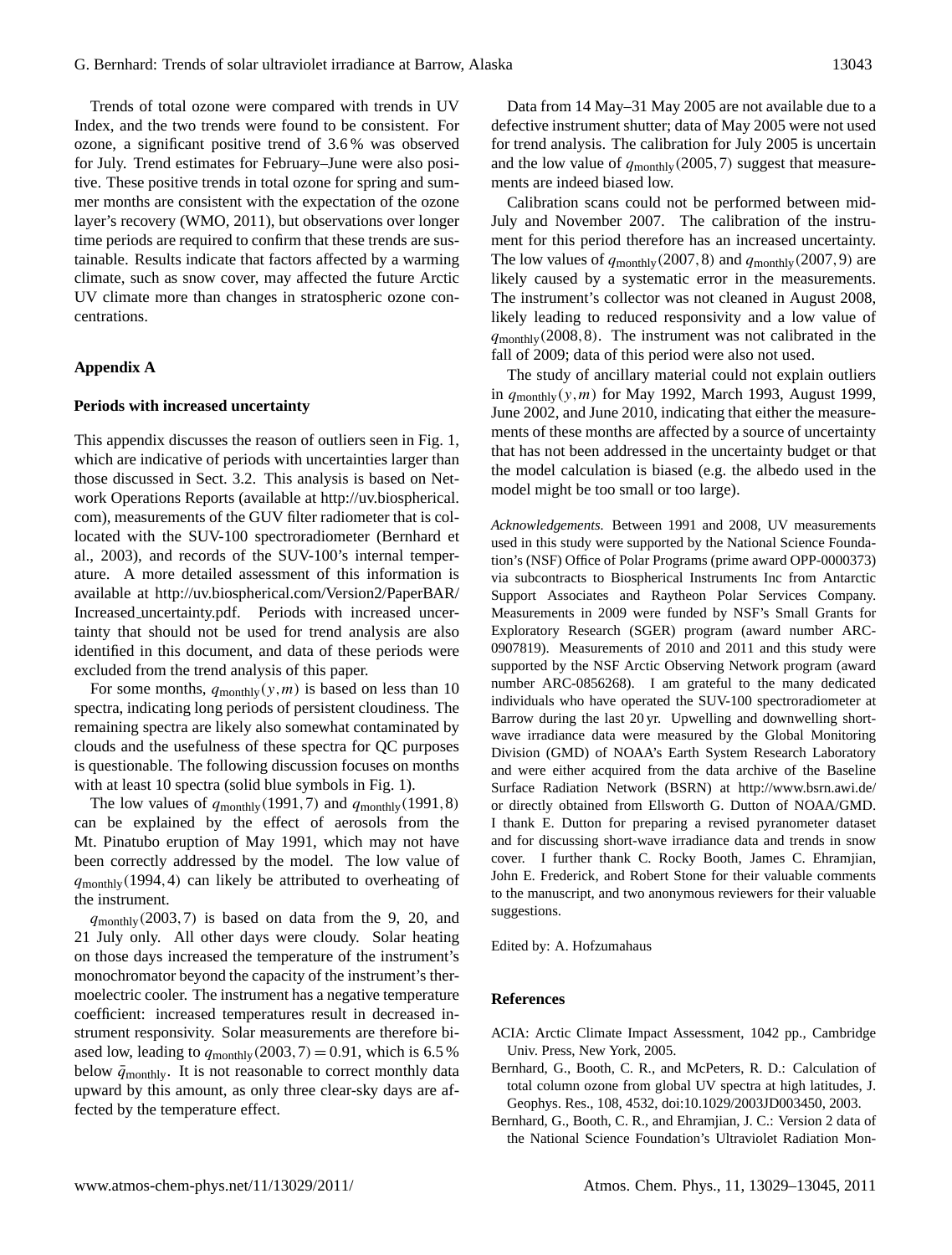itoring Network: South Pole, J. Geophys. Res., 109, D21207, [doi:10.1029/2004JD004937,](http://dx.doi.org/10.1029/2004JD004937) 2004.

- Bernhard, G., Booth, C. R., Ehramjian, J. C., Stone, R., and Dutton, E. G.: Ultraviolet and visible radiation at Barrow, Alaska: Climatology and influencing factors on the basis of version 2 National Science Foundation network data, J. Geophys. Res., 112, D09101, [doi:10.1029/2006JD007865,](http://dx.doi.org/10.1029/2006JD007865) 2007.
- Bernhard, G., Booth, C. R., and Ehramjian, J. C.: Comparison of UV irradiance measurements at Summit, Greenland; Barrow, Alaska; and South Pole, Antarctica, Atmos. Chem. Phys., 8, 4799–4810, [doi:10.5194/acp-8-4799-2008,](http://dx.doi.org/10.5194/acp-8-4799-2008) 2008.
- Booth, C. R. and Madronich S.: Radiation amplification factors: Improved formulation accounts for large increases in ultraviolet radiation associated with Antarctic ozone depletion, in: Ultraviolet Radiation in Antarctica: Measurement and Biological Effects, edited by: Weiler, C. S. and Penhale, P. S., AGU Antarct. Res. Ser., 62, 39–52, 1994.
- Blumthaler, M. and Ambach, W.: Solar UVB-albedo of various surfaces, Photochem. Photobiol., 48, 85–88, 1988.
- Comiso J. C., Parkinson C. L., Gersten R., and Stock, L.: Accelerated decline in the Arctic sea ice cover, Geophys. Res. Lett., 35, L01703, [doi:10.1029/2007GL031972,](http://dx.doi.org/10.1029/2007GL031972) 2008.
- Draper, N. R. and Smith, H.: Applied regression analysis, 3<sup>rd</sup>edition, 706 pp., John Wiley & Sons Inc., New York, ISBN 0-471-17082-8, 1998.
- Dutton, E. G., Farhadi, A., Stone, R. S., Long, C. N., and Nelson, D. W.: Long-term variations in the occurrence and effective solar transmission of clouds as determined from surface-based total irradiance observations, J. Geophys. Res., 109, D03204, [doi:10.1029/2003JD003568,](http://dx.doi.org/10.1029/2003JD003568) 2004.
- Dutton, E. G., Nelson, D. W., Stone, R. S., Longenecker, D., Carbaugh, G., Harris, J. M., and Wendell, J.: Decadal variations in surface solar irradiance as observed in a globally remote network, J. Geophys. Res., 111, D19101, [doi:10.1029/2005JD006901,](http://dx.doi.org/10.1029/2005JD006901) 2006.
- Gehrke, C., Johanson, U., Callaghan, T. V., Chadwick, D., and Robinson, C. H.: The impact of enhanced ultraviolet-B radiation on litter quality and decomposition processes in Vaccinium leaves from the Subarctic, Oikos, 72, 213–222, 1995.
- Gwynn-Jones, D.: Enhanced UV-B radiation and herbivory, in: animal responses to global change in the North, edited by: Hofgaard, A., Ball, J. P., Danell, K., and Callaghan, T. V., Ecol. Bull., 47, 77–83, 1999.
- Gurney, K. R.: Evidence for increasing ultraviolet irradiance at Point Barrow, Alaska, Geophys. Res. Lett., 25, 903–906, 1998.
- Hessen, D. O. (Ed.): UV Radiation and Arctic Ecosystems, 321 pp., Springer-Verlag, New York, 2001.
- Hicke, J. A., Slusser, J., Lantz, K., and Pascual, F. G.: Trends and interannual variability in surface UVB radiation over 8 to 11 years observed across the United States, J. Geophys. Res., 113, D21302, [doi:10.1029/2008JD009826,](http://dx.doi.org/10.1029/2008JD009826) 2008.
- Holick, M. F.: Vitamin D deficiency, New. Engl. J. Med., 357, 266– 281, 2007.
- International Standards Organization (ISO): Guide to the expression of uncertainty in measurement, 101 pp., ISO, Geneva, Switzerland, 1993.
- Krotkov, N., Bhartia, P., Herman, J., Fioletov, V., and Kerr, J.: Satellite estimation of spectral surface UV irradiance in the presence of tropospheric aerosols 1. Cloud-free case, J. Geophys. Res.,

103, 8779–8793, 1998.

- Krotkov, N., Herman, J., Bhartia, P., Fioletov, V., and Ahmad, Z.: Satellite estimation of spectral surface UV irradiance 2. Effects of homogeneous clouds and snow, J. Geophys. Res., 106, 11743– 11759, 2001.
- Krzyścin, J. W., Sobolewski, P. S., Jarosławski, J., Podgórski, J., and Rajewska-Więch, B.: Erythemal UV observations at Belsk, Poland, in the period 1976–2008: data homogenization, climatology, and trends, Acta Geophys., 59, 155–182, [doi:10.2478/s11600-010-0036-3,](http://dx.doi.org/10.2478/s11600-010-0036-3) 2011.
- Lenoble, J., Kylling, A., and Smolskaia, I.: Impact of snow cover and topography on ultraviolet irradiance at the alpine station of Briançon, J. Geophys. Res., 109, D16209, [doi:10.1029/2004JD004523,](http://dx.doi.org/10.1029/2004JD004523) 2004.
- Lindfors, A. V., Arola, A., Kaurola, J., Taalas, P., and Svenøe, T.: Long-term erythemal UV doses at Sodankylä estimated using total ozone, sunshine duration, and snow depth, J. Geophys. Res., 108, 4518, [doi:10.1029/2002JD003325,](http://dx.doi.org/10.1029/2002JD003325) 2003.
- Mayer, B. and Kylling, A.: Technical note: The libRadtran software package for radiative transfer calculations – description and examples of use, Atmos. Chem. Phys., 5, 1855–1877, [doi:10.5194/acp-5-1855-2005,](http://dx.doi.org/10.5194/acp-5-1855-2005) 2005.
- Maykut G. A. and Church, P. E.: Radiation climate at Barrow, Alaska, 1962–66, J. Appl. Meteorol., 12, 620–628, 1973.
- McKinlay, A. F. and Diffey, B. L. (Eds.): A reference action spectrum for ultraviolet induced erythema in human skin, CIE J., 6, 17–22, 1987.
- Meehl, G. A., Stocker, T. F., Collins, W. D., Friedlingstein, P., Gaye, A. T., Gregory, J. M., Kitoh, A., Knutti, R., Murphy, J. M., Noda, A., Raper, S. C. B., Watterson, I. G., Weaver, A. J., and Zhao, Z.-C.: Global Climate Projections, in: Climate Change 2007: The Physical Science Basis, Contribution of Working Group I to the Fourth Assessment Report of the Intergovernmental Panel on Climate Change, edited by: Solomon, S., Qin, D., Manning, M., Chen, Z., Marquis, M., Averyt, K. B., Tignor, M., and Miller, H. L., Cambridge University Press, Cambridge, United Kingdom and New York, NY, USA, 2007.
- Micheletti, M. I., Piacentini, R. D., and Madronich, S.: Sensitivity of biologically active UV radiation to stratospheric ozone changes: effects of action spectrum shape and wavelength range, Photochem. Photobiol., 78, 456–461, [doi:10.1562/0031-](http://dx.doi.org/10.1562/0031-8655(2003)0780456SOBAUR2.0.CO2) [8655\(2003\)0780456SOBAUR2.0.CO2,](http://dx.doi.org/10.1562/0031-8655(2003)0780456SOBAUR2.0.CO2) 2003.
- Moody, S. A., Newsham, K. K., Ayres, P. G., and Paul, N. D.: Variation in the responses of litter and phylloplane fungi to UV-B radiation (290–315 nm), Mycol. Res., 103, 1469–1477, 1999.
- Manney, G. L., Santee, M. L., Rex., M., Livesey, N. J., Pitts, M. C., Veefkind, P., Nash, E. R., Wohltmann, I., Lehmann, R., Froidevaux, L., Poole, L. R., Schoeberl, M. R., Haffner, D. P., Davies, J., Dorokhov, V., Gernandt, H., Johnson, B., Kivi, R., Kyrö, E., Larsen, N., Levelt, P. F., Makshtas, A., McElroy, C. T., Nakajima, H., Parrondo, M. C. Tarasick, D. W., von der Gathen, P., Walker, K. A., and Zinoviev, N. S.: Unprecedented Arctic ozone loss in 2011 echoed the Antarctic ozone hole, Nature, 478, 469– 475, 2011.
- Nichol, S. E., Pfister, G., Bodeker, G. E., McKenzie, R. L., Wood, S. W., and Bernhard, G.: Moderation of cloud reduction of UV in the Antarctic due to high surface albedo, J. Appl. Meteorol., 42, 1174–1183, 2003.
- Press, W. H., Flannery, B. P., Teukolsky, S. A., and Vetterling, W. T.: